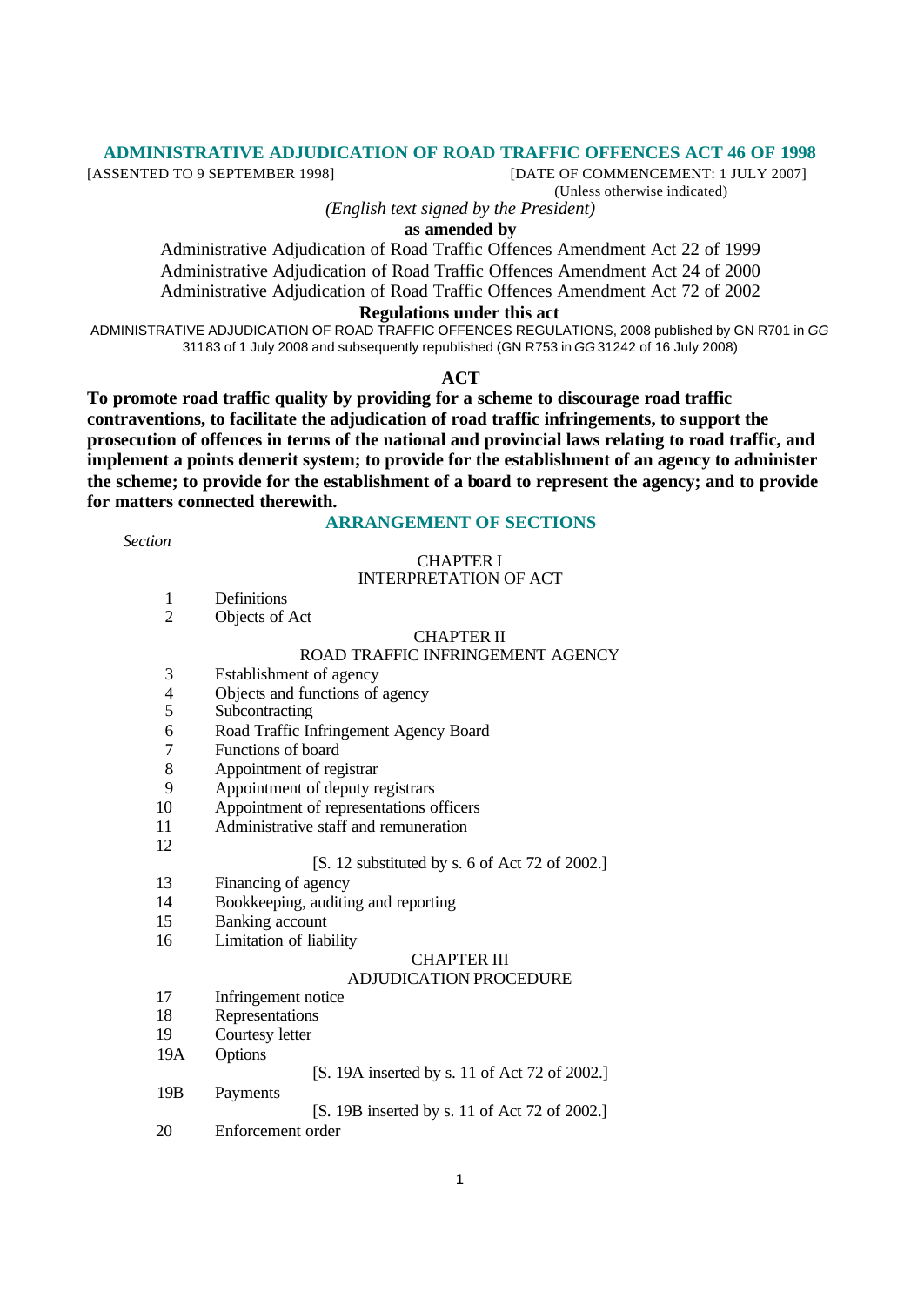- 21 Warrant
- 22 Trial
- 23 Simultaneous commission of offence and infringement

CHAPTER IV

## POINTS DEMERIT SYSTEM

- 24 Points demerit system
- 25 Prohibition on driving or operating motor vehicle
- 26 Notification<br>27 Cancellation
- Cancellation of driving licence, professional driving permit and operator card
- 28 Reduction of demerit points
- 29 Categorisation of offences, infringements and demerit points

#### CHAPTER V

# GENERAL MATTERS

- 30 Service of documents
- 31 Penalties<br>32 Apportion
- Apportionment of penalties
- 33 Access to information
- 34 Regulations
- 35 Transitional provisions
- 36 Short title and commencement

## **CHAPTER I**

# **INTERPRETATION OF ACT (ss 1-2)**

## **1 Definitions**

In this Act, unless the context otherwise indicates-

**'acceptable identification'** means-

- *(a)* a temporary identity certificate or an identity document issued in terms of the Identification Act, 1986 (Act 72 of 1986);
- *(b)* a passport issued in terms of the South African Passports and Travel Documents Act, 1994 (Act 4 of 1994);
- *(c)* in the case of a person not permanently resident in the Republic, an identity document issued by a foreign country or a traffic register number certificate;
- *(d)* in the case of-
	- (i) a company, a certificate of incorporation or name change issued in terms of the Companies Act, 1973 (Act 61 of 1973); or
	- (ii) a close corporation, a founding statement or a certificate of name change issued in terms of the Close Corporations Act, 1984 (Act 69 of 1984);
- *(d*A*)* a driving licence card issued in terms of the National Road Traffic Act, 1996 (Act 93 of 1996);

[Para. *(d*A*)* inserted by s. 1 *(a)* of Act 72 of 2002.]

- *(e)* a traffic register number certificate issued in terms of any national or provincial Road Traffic Act, in the case of-
	- (i) a person carrying on a business which, for the purpose of this definition, includes farming activities; or
	- (ii) a body of persons not referred to in paragraph *(c)*; or
- *(f)* a photocopy of the applicable certificate or document referred to in paragraphs *(a)* to *(e)*;

**'agency'** means the Road Traffic Infringement Agency, established by section 3; **'authorised officer'** means-

- *(a)* a traffic officer or a traffic warden appointed in terms of the laws of any province;
- *(b)* a member of the service as defined in section 1 of the South African Police Service Act,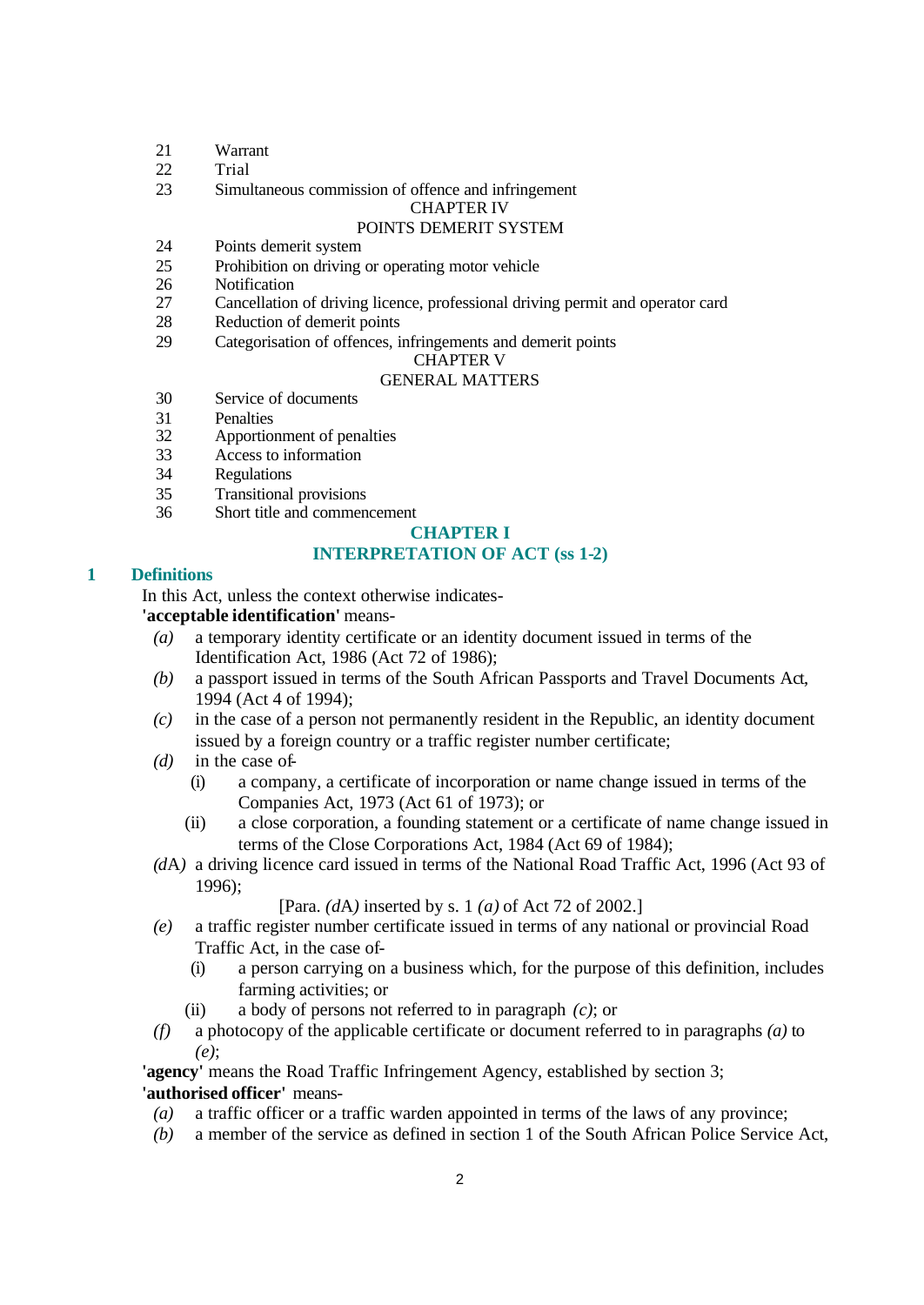1995 (Act 68 of 1995);

- *(c)* a national road transport inspector appointed in terms of section 37 (1) of the Cross-Border Road Transport Act, 1998 (Act 4 of 1998), or any duly appointed provincial road transport inspector; or
- *(d)* a municipal police officer appointed under any law;

**'board'** means the Road Traffic Infringement Agency Board, established by section 6; **'courtesy letter'** means a courtesy letter contemplated in section 19;

**'date of service'** means the date on which an infringer has signed for the relevant document served on him or her under section 30;

**'demerit points'** means demerit points contemplated in section 24;

**'Director-General'** means the Director-General of the national Department of Transport;

**'disqualification period'** means the period contemplated in section 25 during which a person is disqualified from driving or operating a motor vehicle or applying for a learner's licence, driving licence, professional driving permit or operator card;

**'enforcement order'** means an enforcement order contemplated in section 20;

**'infringement'** means a major or a minor infringement;

**'infringement notice'** means an infringement notice contemplated in section 17;

**'infringer'** means a person who has allegedly committed an infringement;

**'issuing authority'** means-

- *(a)* a local authority contemplated in Chapter 7 of the Constitution of the Republic of South Africa, 1996 (Act 108 of 1996), the Local Government Transition Act, 1993 (Act 209 of 1993), or any other applicable law;
- *(b)* a provincial administration; or
- *(c)* the Road Traffic Management Corporation, established under section 4 of the Road Traffic Management Corporation Act, 1999,

in so far as such authority, administration or Corporation is responsible for traffic matters; [Definition of 'issuing authority' substituted by s. 1 of Act 22 of 1999.]

**'major infringement'** means an offence categorised as a major infringement under section 29

*(a)*;

*(a)*;

**'MEC'** means a member of an Executive Council of a province appointed in terms of section 132 of the Constitution of the Republic of South Africa, 1996 (Act 108 of 1996), and who is responsible for road traffic matters;

**'Minister'** means the Minister of Transport;

**'minor infringement'** means an offence categorised as a minor infringement under section 29

**'national contraventions register'** means the National Traffic Information System on which the offence details of every individual are recorded in terms of this Act;

**'offence'** means an offence prescribed under section 29 *(a)*;

**'penalty'** means the administrative penalty payable for an infringement as contemplated in section 31:

**'prescribed'** means prescribed by regulation by the Minister under section 34;

**'representations officer'** means a person contracted by the agency in terms of section 5 or appointed by the Registrar in terms of section 10 to consider representations submitted by any person who, after having committed a minor infringement, elects to make a representation;

[Definition of 'representations officer' inserted by s. 1 *(b)* of Act 72 of 2002.]

**'sheriff'** means a sheriff appointed under section 12; and

**'this Act'** includes any regulation made in terms of section 34.

[Date of commencement of s. 1: 1 July 2007.]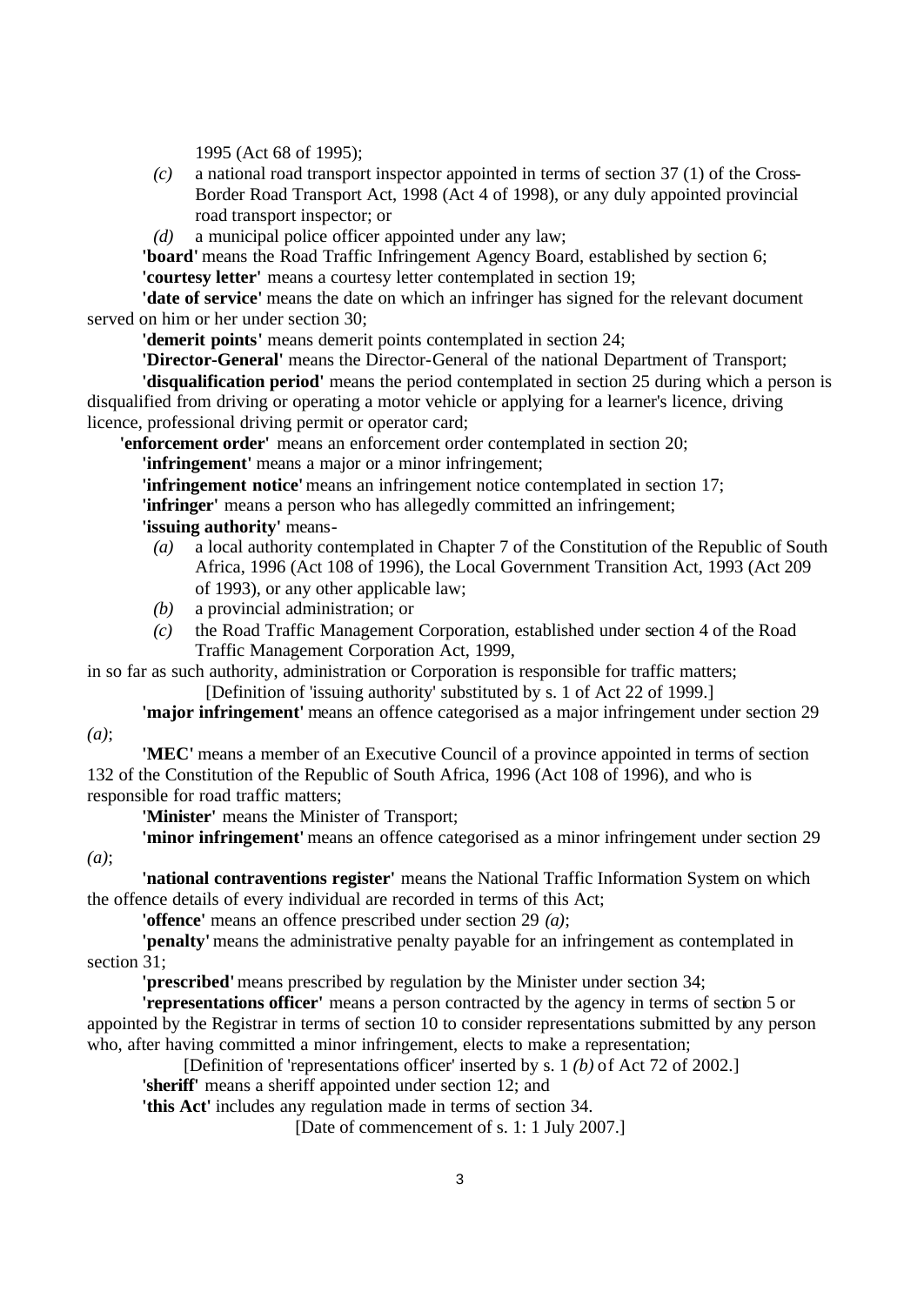## **2 Objects of Act**

The objects of this Act are, despite the Criminal Procedure Act, 1977 (Act 51 of 1977)-

*(a)* to encourage compliance with the national and provincial laws and municipal by-laws relating to road traffic and to promote road traffic safety;

[Para. *(a)* substituted by s. 2 *(a)* of Act 72 of 2002.]

- *(b)* to encourage the payment of penalties imposed for infringements and to allow alleged minor infringers to make representations;
- *(c)* to establish a procedure for the effective and expeditious adjudication of infringements;
- *(d)* to alleviate the burden on the courts of trying offenders for infringements;
- *(e)* to penalise drivers and operators who are guilty of infringements or offences through the imposition of demerit points leading to the suspension and cancellation of driving licences, professional driving permits or operator cards;
- *(f)* to reward law-abiding behaviour by reducing demerit points where they have been incurred if infringements or offences are not committed over specified periods; [Para. *(f)* substituted by s. 2 *(b)* of Act 72 of 2002.]
- *(g)* to establish an agency to support the law enforcement and judicial authorities and to undertake the administrative adjudication process; and
- *(h)* to strengthen co-operation between the prosecuting and law enforcement authorities by establishing a board to govern the agency.

[Date of commencement of s. 2: 1 July 2007.]

## **CHAPTER II**

## **ROAD TRAFFIC INFRINGEMENT AGENCY (ss 3-16)**

#### **3 Establishment of agency**

(1) The Road Traffic Infringement Agency is hereby established as a juristic person responsible to the Minister.

(2) *(a)* The agency may do anything that is necessary to perform its functions in terms of any law, or assigned to it by the Minister.

*(b)* The Minister may, on request of an issuing authority, assign any function vested in such issuing authority in terms of this Act, to the agency.

(3) The agency must establish one national office, and may establish suboffices at provincial or municipal level.

[Date of commencement of s. 3: 1 July 2007.]

# **4 Objects and functions of agency**

(1) The objects of the agency are, despite the Criminal Procedure Act, 1977 (Act 51 of 1977)-

- *(a)* to administer a procedure to discourage the contravention of road traffic laws and to support the adjudication of infringements as set out in subsection  $(2)$ ;
- *(b)* to enforce penalties imposed against persons contravening road traffic laws as set out in subsection (3);
- *(c)* to provide specialised prosecution support services as set out in subsection (4); and
- *(d)* to undertake community education and community awareness programmes in order to ensure that individuals understand their rights and options as set out in subsection (5).

(2) The agency performs its functions in terms of subsection (1) *(a)* by-

- *(a)* receiving notices from any issuing authority if an infringer has failed to comply with an infringement notice issued in terms of section 17;
- *(b)* considering representations from an infringer in terms of section 18 with regard to an infringement notice relating to a minor infringement;
- *(c)* issuing a courtesy letter in terms of section 19 to an infringer who has failed to comply with an infringement notice;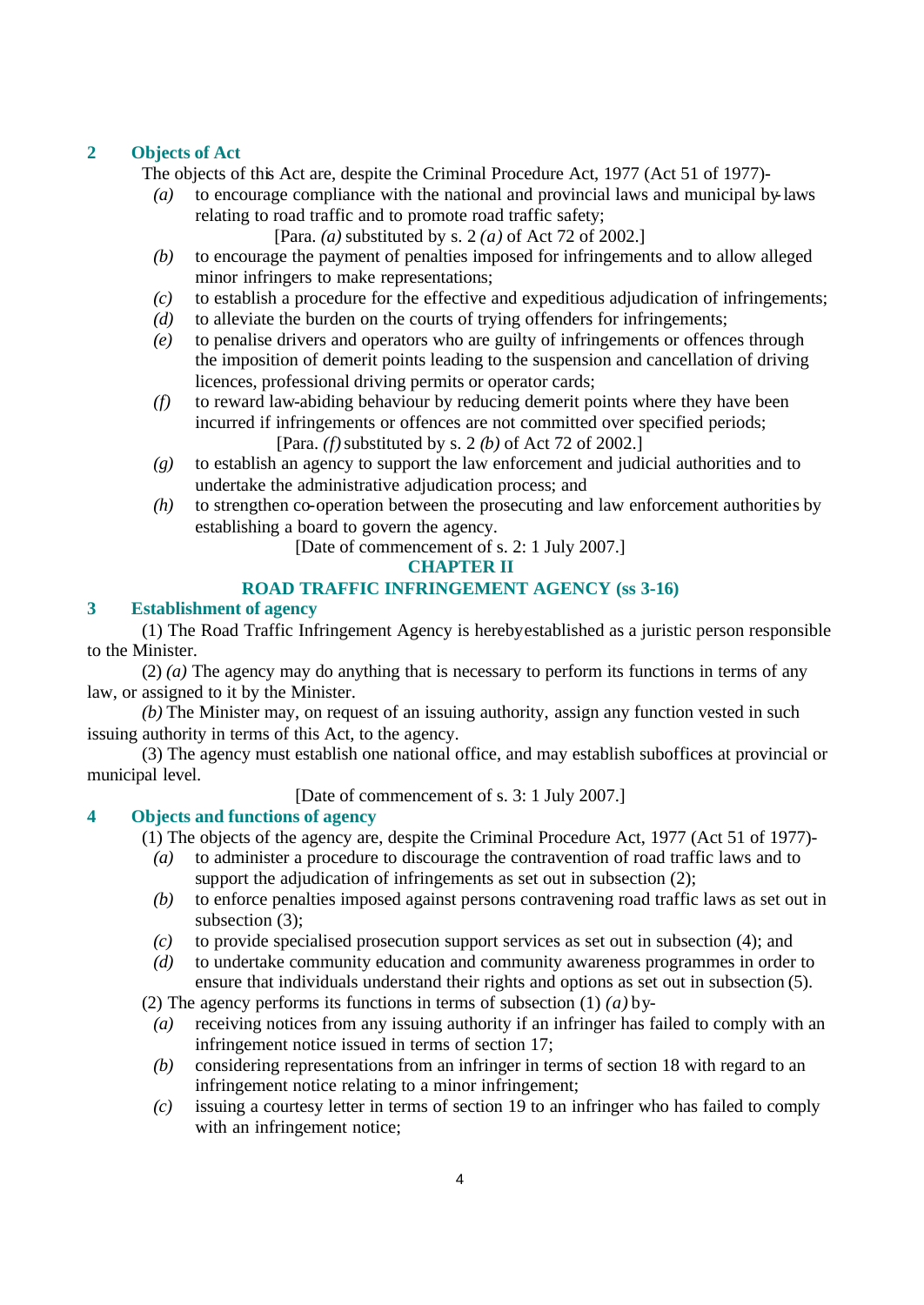- *(d)* issuing an enforcement order in terms of section 20 against an infringer who has failed to comply with the requirements of a notification contemplated in section 18 (7) or a courtesy letter contemplated in section 19 (2) *(b)*, or who has failed to appear in court under the circumstances contemplated in section 22 (3);
- *(e)* issuing a warrant in terms of section 21 against an infringer who has failed to comply with an enforcement order;
- *(f)* revoking an enforcement order in terms of section 20 (9); and
- *(g)* updating the national contraventions register in the prescribed manner.

(3) The agency performs its functions in terms of subsection (1) *(b)* by-

- *(a)* serving a courtesy letter in terms of section 19 on an infringer who has failed to comply with an infringement notice;
- *(b)* serving an enforcement order in terms of section 20 on an infringer who has failed to comply with the requirements of a notification contemplated in section 18 (7) or a courtesy letter contemplated in section 19 (2) *(b)*, or failed to appear in court under the circumstances contemplated in section 22 (3); and
- *(c)* executing a warrant in terms of section 21 against an infringer who has failed to comply with an enforcement order.
- (4) The agency performs its functions in terms of subsection (1) *(c)* by-
	- *(a)* assisting the prosecuting authorities to get persons who committed offences before the courts through serving of documents and keeping of records on its database;
	- *(b)* providing traffic law enforcement equipment and support services to issuing authorities;
	- *(c)* providing, at the request of the Office of a Director of Public Prosecutions, a person to testify as an expert witness in a trial on a charge relating to an offence; and
	- *(d)* providing training, where possible, to authorised officers or staff of the prosecuting authority.
- (5) The agency performs its functions in terms of subsection (1) *(d)* by-
	- *(a)* disseminating information regarding the role and functions of the agency, and the rights enjoyed by individuals, in terms of this Act;
	- *(b)* applying efficient and equitable procedures to encourage compliance with this Act and fostering law abiding behaviour by road users; and
	- *(c)* supporting road safety awareness programmes.

(6) The agency must, in order to properly perform its functio ns, establish the prescribed information management system and database which is connected with the national contraventions register, and utilise such database to create, process and maintain records with regard to any action performed by it in terms of this Act.

[Date of commencement of s. 4: 1 July 2007.]

# **5 Subcontracting**

(1) The agency may, subject to the business plan approved by the board, appoint agents, or contract with any person, to perform any function vested in it in terms of this Act or any other law.

(2) The prescribed procedures must be followed in respect of any procurement or contract contemplated in subsection (1).

[Sub-s. (2) substituted by s. 3 of Act 72 of 2002.]

[Date of commencement of s. 5: 1 July 2007.]

# **6 Road Traffic Infringement Agency Board**

(1) A Road Traffic Infringement Agency Board, to represent and control the agency, is hereby established, comprising-

*(a)* five persons appointed by the Minister, who by virtue of their relevant experience and technical expertise are suitably qualified to perform the functions of the Agency under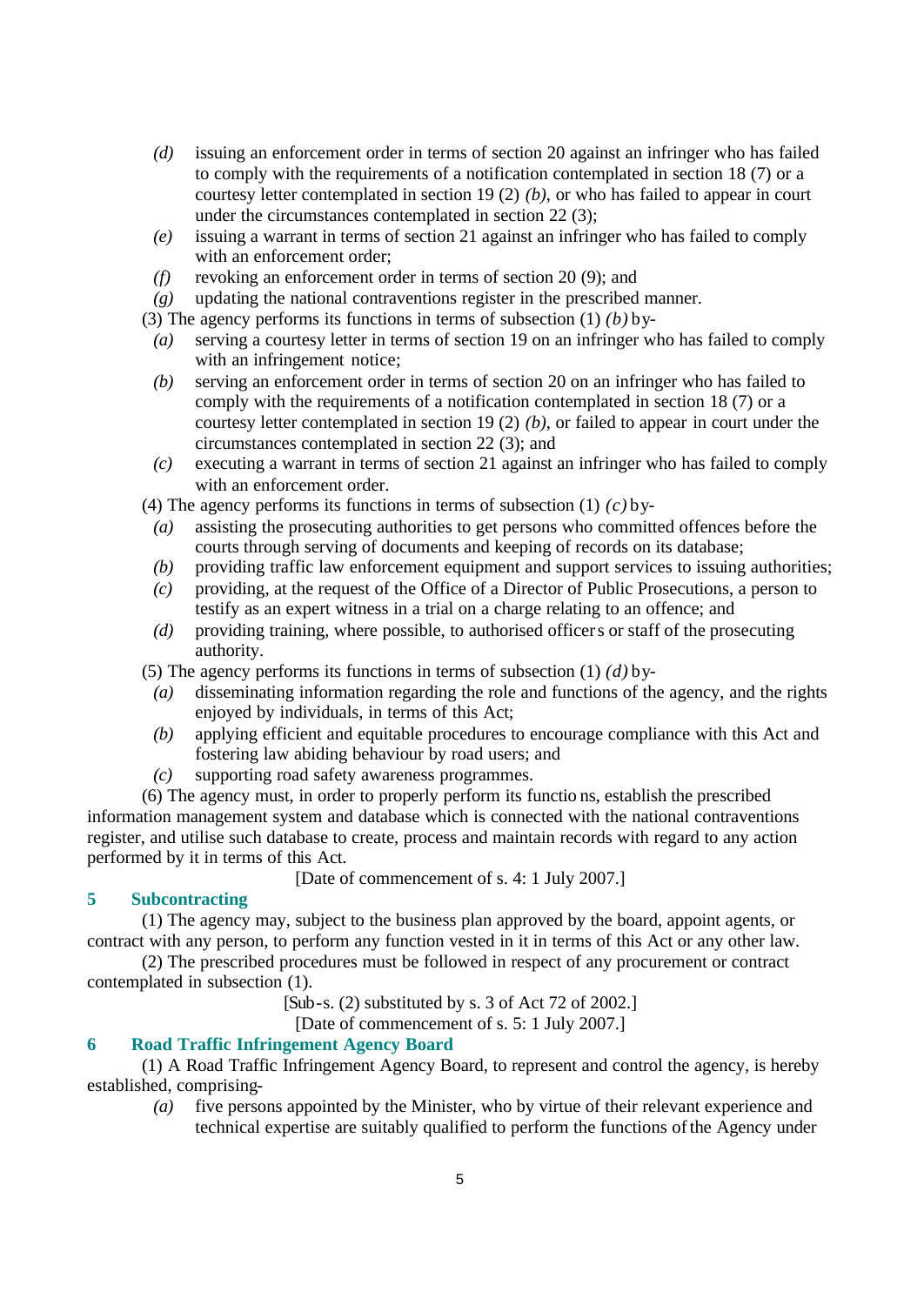this Act;

- *(b)* a Director of Public Prosecutions, nominated by the National Director of Public Prosecutions, in consultation with the Minister; and
- *(c)* the registrar of the agency.
	- [Sub-s. (1) substituted by s. 4 *(a)* of Act 72 of 2002.]
- (2) Prior to the appointment of a person to the board, the Minister must-
- *(a)* by notice in the *Gazette*, publish his or her intention to appoint that person and invite public comment or objections within the period specified in the notice;
- *(b)* forward a copy of the notice to the relevant Parliamentary Committees; and
- *(c)* take into account any comment or objection received by him or her in accordance with such notice.

[Sub-s. (2) substituted by s. 4 *(b)* of Act 72 of 2002.]

(3) The members of the board contemplated in subsection (1) *(a)* hold office for a period not exceeding five years, whereafter they may be reappointed.

(4) A member of the board contemplated in subsection  $(1)$   $(a)$ , must vacate his or her office-

- *(a)* upon expiry of his or her term of appointment;
- *(b)* if he or she is incapacitated by physical or mental illness;
- *(c)* if his or her estate is sequestrated; or
- *(d)* if he or she is nominated as a candidate for election as a member of Parliament, a provincial legislature or the council of a local authority.

(5) The Minister may remove a member of the board contemplated in subsection (1) *(a)* from office if such member-

- *(a)* fails to perform his or her duties diligently or efficiently;
- *(b)* is unable to perform his or her duties because of mental illness or disability; or
- *(c)* has been absent without the permission of the chairperson from two consecutive meetings of the board, without good reason.

(6) The members of the board contemplated in subsection (1) *(a)* may resign on one month's written notice to the Minister.

(7) The Minister appoints a member of the board contemplated in subsection (1) *(a)* or *(b)* as the chairperson.

(8) The board meets at least twice per year or as often as may be required.

(9) The board determines its own procedures for meetings and decisions and may, in the absence of a chairperson, elect a member contemplated in subsection (1) *(a)* or *(b)* as acting chairperson.

(10) Members of the board who are not in the full-time employment of the State may be paid such remuneration and allowances as may be determined by the Minister in consultation with the Minister of Finance.

[Date of commencement of s. 6: 1 July 2007.]

# **7 Functions of board**

(1) The functions of the board are-

- *(a)* to approve the business plan prepared by the registrar in terms of section 8 (2), and monitor the efficient and effective operation of the agency;
- *(b)* to monitor the success achieved by the agency in promoting compliance with road traffic laws;
- *(c)* to receive annual reports contemplated in section 8 (4), and to advise the registrar on measures to be taken to improve the agency's effectiveness;
- *(d)* to advise the Minister regarding amendments to this Act or any other road traffic legislation in order to improve the effectiveness of the agency;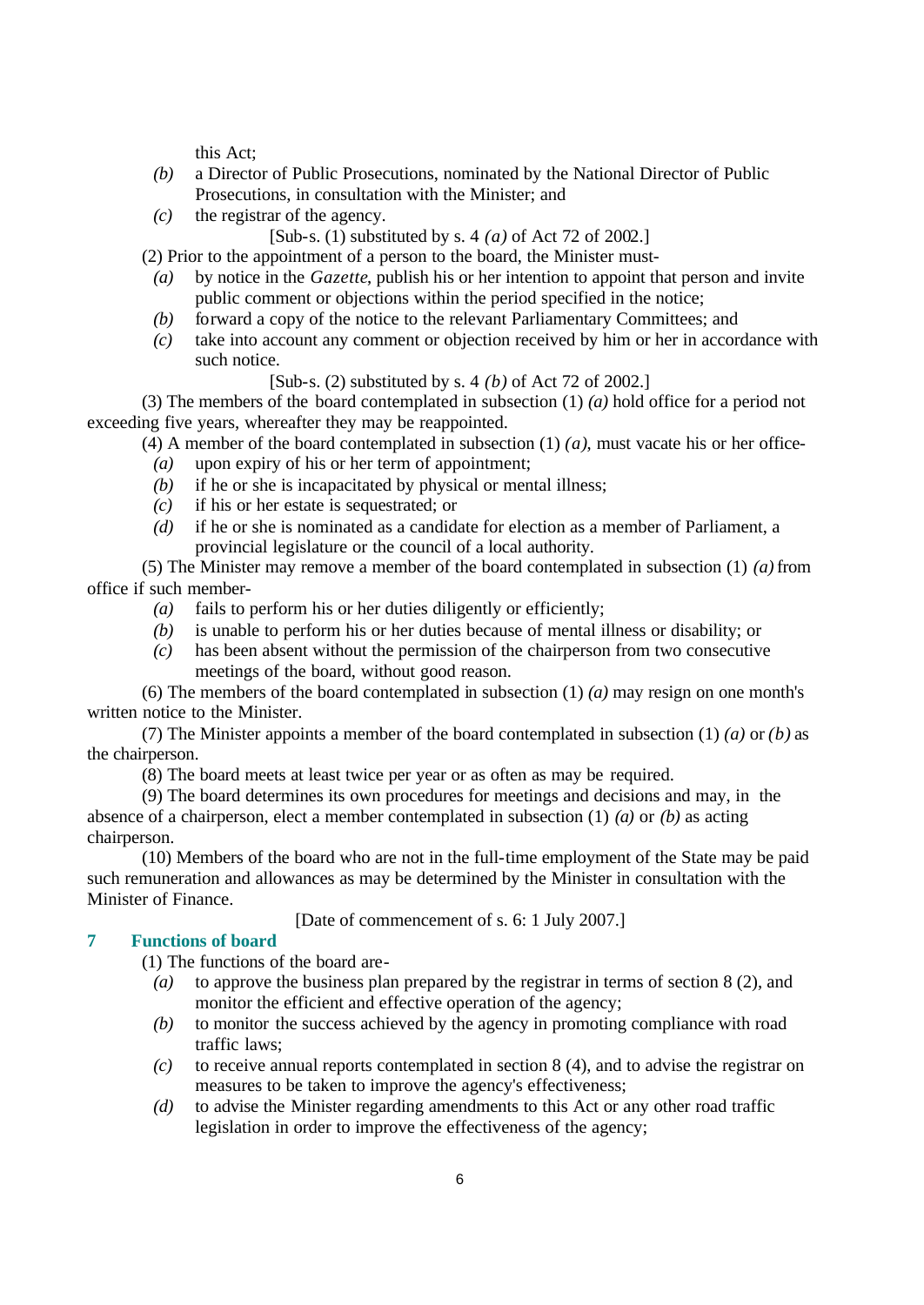- *(e)* to identify and recommend institutional, technical and logistical support which the agency may provide to assist the prosecution of road traffic offenders and the adjudication of offences by the courts; and
- *(f)* to consider any other matter which the board deems advisable in order to achieve the objects of this Act.

(2) The board must annually submit a report on the activities of the agency to the Minister for tabling in Parliament.

[Date of commencement of s. 7: 1 July 2007.]

# **8 Appointment of registrar**

(1) The members of the board referred to in section 6 (1) *(a)* and *(b)* must appoint a person with the qualifications and experience determined by the Minister by notice in the *Government Gazette* as the registrar of the agency.

[Sub-s. (1) substituted by s. 1 of Act 24 of 2000.]

(2) The registrar oversees the functions of the agency in accordance with a business plan prepared by the registrar and approved by the board, and in particular-

- *(a)* the efficiency of penalty collection and supporting administrative procedures;
- *(b)* the operational and organisational functioning of the agency; and
- *(c)* the introduction of managerial and operational improvements to facilitate the implementation of this Act.

(3) The registrar may, in writing, assign a function contemplated in subsection (2) to a deputy registrar or deputy registrars.

(4) The registrar must annually submit a report concerning the activities and operations of the agency to the board.

[Date of commencement of s. 8: 1 July 2007.]

## **9 Appointment of deputy registrars**

(1) The board may appoint not more than 25 persons as deputy registrars.

[Sub-s.  $(1)$  substituted by s. 5 of Act 72 of 2002.]

(2) A person may not be appointed as a deputy registrar unless that person has the qualifications and experience determined by the Minister by notice in the *Government Gazette*.

[Sub-s. (2) substituted by s. 2 of Act 24 of 2000.]

[Date of commencement of s. 9: 1 July 2007.]

## **10 Appointment of representations officers**

(1) The registrar may, subject to the business plan approved by the board, appoint such persons as representations officers as may be necessary.

(2) A person may not be appointed as a representations officer unless that person has the qualifications and experience determined by the Minister by notice in the *Government Gazette*.

 $[Sub-s. (2)$  substituted by s. 3 of Act 24 of 2000.]

[Date of commencement of s. 10: 1 July 2007.]

# **11 Administrative staff and remuneration**

(1) The registrar must, subject to the business plan approved by the board, establish the administration of the agency and may appoint such administrative staff members as may be necessary.

(2) The agency may pay to the persons in its employ such remuneration and allowances, and may provide them with such pensions and other benefits, as the board may determine with the approval of the Minister acting in consultation with the Minister of Finance.

**12**

[Date of commencement of s. 11: 1 July 2007.]

The Minister, after consultation with the registrar, may recommend to the Minister of Justice that such sheriffs or deputy sheriffs, as may be necessary to ensure the proper performance of the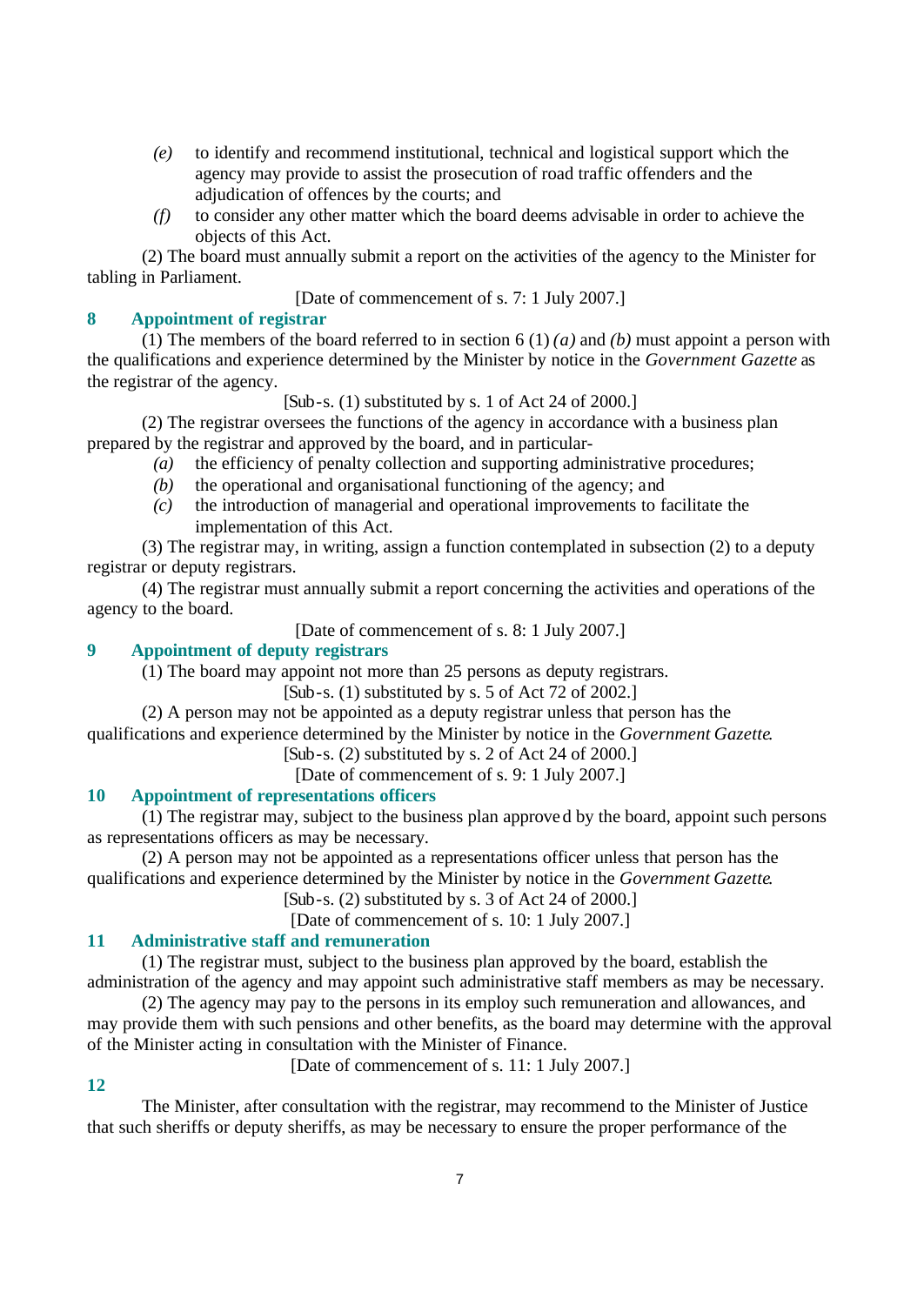agency's functions, be appointed in terms of the Sheriffs Act, 1986 (Act 90 of 1986).

[S. 12 substituted by s. 6 of Act 72 of 2002.]

[Date of commencement of s. 12: 1 July 2007.]

# **13 Financing of agency**

- (1) The agency is financed from-
	- *(a)* fees paid to the agency in terms of this Act;
	- *(b)* deductions from penalties collected by the agency as contemplated in section 32;
	- *(c)* money appropriated by Parliament for that purpose;
	- *(d)* donations received, which must be declared in the annual report contemplated in section 7 (2); and

[Para. *(d)* substituted by s. 7 of Act 72 of 2002.]

*(e)* money received from any other source.

(2) The agency must utilise any money contemplated in subsection (1) in accordance with the statement of estimated expenditure referred to in subsection (3).

(3) The registrar-

- *(a)* must, subject to the business plan approved by the board, in each financial year, at a time determined by the board, submit a statement of estimated income and expenditure for the following financial year to the board for approval by the Minister acting in consultation with the Minister of Finance; and
- *(b)* may in any financial year submit adjusted statements of estimated income and expenditure to the board for approval by the Minister acting in consultation with the Minister of Finance.
- (4) The financial year of the agency is determined by the Minister.

(5) At the end of each financial year, the registrar must invest such amounts of any surplus funds of the agency, as may be determined by the Minister in consultation with the Minister of Finance, in a separate account, from which payments may be made to any authority or body for the purpose of road safety or road traffic law enforcement.

(6) Subject to subsection (5), any surplus funds of the agency not invested for the purpose contemplated in that subsection, must be invested in the National Revenue Account.

[Date of commencement of s. 13: 1 July 2007.]

## **14 Bookkeeping, auditing and reporting**

(1) The agency must, in accordance with generally accepted accounting practice, keep such accounting and related records as are necessary to represent fairly the state of affairs and business of the agency and to explain its transactions and financial position.

 $(2)$  The registrar is the accounting officer of the agency and is charged with the responsibility of accounting for all monies received and payments made by the agency.

(3) The accounting and related records of the agency must be audited annually by an auditor registered in terms of section 15 (1) of the Public Accountants' and Auditors' Act, 1991 (Act 80 of 1991).

(4) The Minister must notify the Minister of Finance of the establishment of the agency in terms of this Act for the purposes of section 3 of the Reporting by Public Entities Act, 1992 (Act 93 of 1992).

[Date of commencement of s. 14: 1 July 2007.]

#### **15 Banking account**

The agency may, with the approval of the Director-General, open and maintain one or more accounts with a bank registered finally as a bank in terms of the Banks Act, 1990 (Act 94 of 1990), in which must be deposited the money received by the agency and from which payments by it or on its behalf may be made.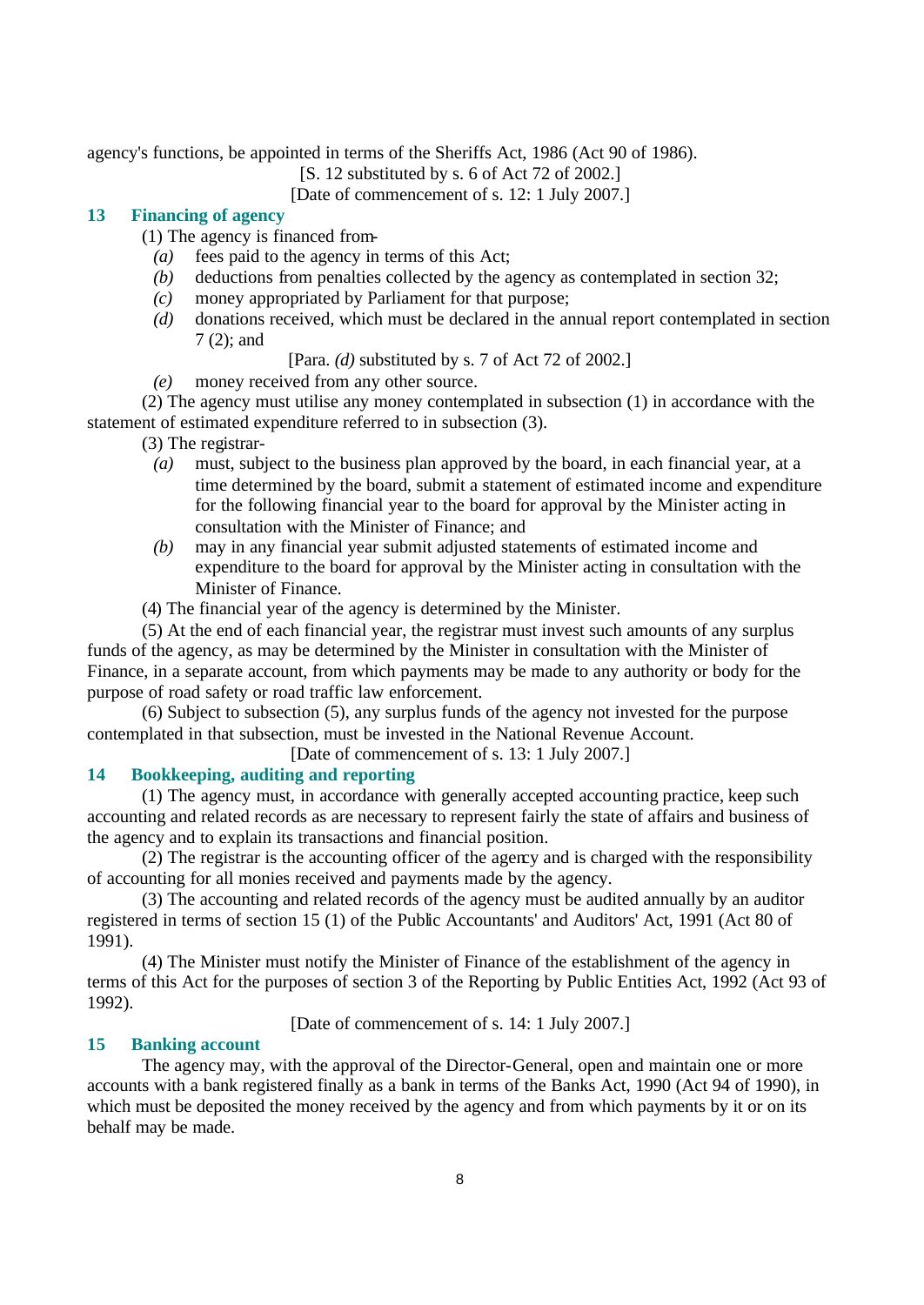## [Date of commencement of s. 15: 1 July 2007.]

#### **16 Limitation of liability**

No employee of the agency nor the agency is liable by reason of any act done in good faith by such employee in terms of this Act.

[Date of commencement of s. 16: 1 July 2007.]

**CHAPTER III**

## **ADJUDICATION PROCEDURE (ss 17-23)**

## **17 Infringement notice**

(1) If a person is alleged to have committed an infringement, an authorised officer or a person duly authorised by an issuing authority, must instead of a notice contemplated in section 56 or 341 of the Criminal Procedure Act, 1977 (Act 51 of 1977), and subject to section 23, serve or cause to be served on that person an infringement notice, which must-

- *(a)* specify the name and residential and postal address of the infringer, if known, at the time when the infringement was committed;
- *(b)* state the prescribed particulars of the infringement;
- *(c)* specify the amount of the prescribed penalty payable in respect of that infringement, the issuing authority to which the penalty is payable and the place where the penalty may be paid;
- *(d)* specify the prescribed discount which may be obtained if the pena lty is paid not later than 32 days after the date of service of the infringement notice;

[Para. *(d)* substituted by s. 8 *(a)* of Act 72 of 2002.]

- *(e)* inform the infringer that the demerit points position may be ascertained from the national contraventions register at the office of any issuing authority, registering authority or driving licence testing centre;
- *(f)* inform the infringer that, not later than 32 days after the date of service of the infringement notice, the infringer may-
	- (i) pay the penalty, as reduced by the discount contemplated in paragraph *(d)*, or make representations to the agency, in the case of a minor infringement;
	- (ii) pay the penalty, as so reduced, in the case of a major infringement;
	- (iii) make arrangements with the agency to pay the penalty in instalments in the prescribed manner;
	- (iv) elect in the prescribed manner to be tried in court on a charge of having committed the alleged offence; or
	- (v) provide information, in the prescribed manner, to the satisfaction of the issuing authority that he or she was not the driver of the motor vehicle at the time of the alleged infringement, coupled with the name, acceptable identification and residential and postal address of the alleged driver or person in control of the vehicle,

failing which the matter will be referred to the agency and a courtesy letter will be issued in terms of section 19, whereafter the infringer becomes liable to pay both the penalty and the prescribed fee of the courtesy letter.

[Para. *(f)* amended by s. 8 *(b)* of Act 72 of 2002.]

(2) If an infringer fails to comply with an infringement notice within the period contemplated in subsection (1) (*f*), the issuing authority must give notice of the failure, in the prescribed manner, to the agency for further action in terms of section 19.

# [Sub-s. (2) substituted by s. 8 *(c)* of Act 72 of 2002.]

(3) If an infringer complies with an infringement notice by arranging to pay the penalty in instalments or by paying the penalty, as reduced by the discount contemplated in subsection (1) *(d)*, the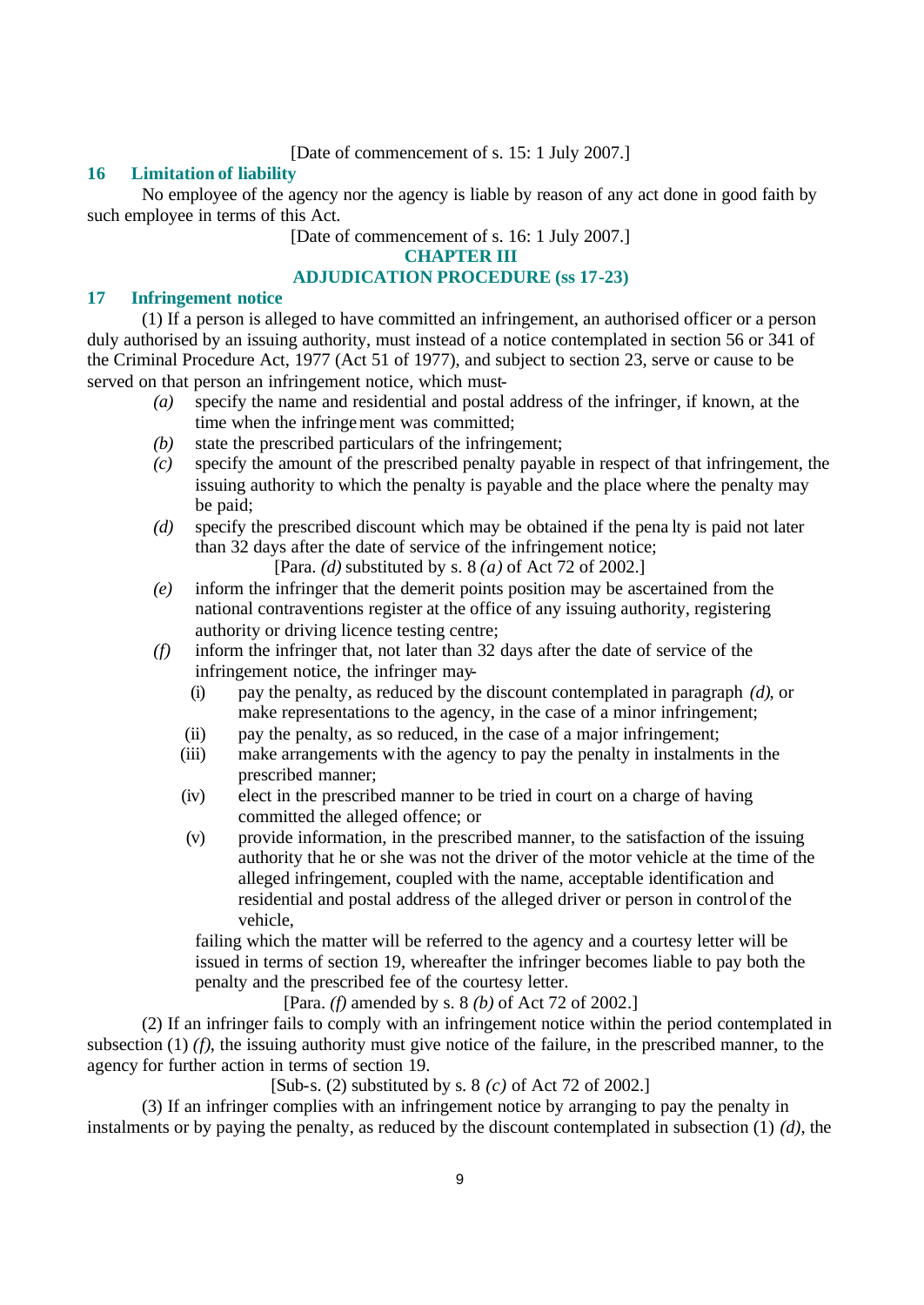#### agency must-

- *(a)* update the national contraventions register in the prescribed manner;
- *(b)* record the demerit points incurred by the infringer in terms of section 24 in the national contraventions register;
- *(c)* notify the infringer by registered mail in the prescribed manner that the demerit points have been recorded against his or her name in the national contraventions register in respect of the infringement in question; and

[Para. *(c)* substituted by s. 8 *(e)* of Act 72 of 2002.]

*(d)* provide the infringer with a printout of the demerit points incurred by him or her to date, together with an indication of the amount of points left before his or her driving licence, professional driving permit or operator card is suspended in terms of section 25 or cancelled in terms of section 27.

#### [Sub-s. (3) amended by s. 8 *(d)* of Act 72 of 2002.]

(4) If the infringer satisfies the issuing authority that he or she was not the driver of the motor vehicle, the issuing authority must cancel the infringement notice, and may serve or cause to be served on the person identified as the driver an infringement notice in relation to the alleged infringement.

(5) The owner or operator of a motor vehicle who permits any person to drive such vehicle or otherwise to exercise any control over such vehicle, without having ascertained the full names, acceptable identification and residential and postal address of such person is guilty of an offence and liable upon conviction to a fine or imprisonment for a period not exceeding one year or to both a fine and such imprisonment.

[Date of commencement of s. 17 in respect of the area of the City of Tshwane Metropolitan Municipality: 1 July 2008; in respect of the area of the City of Johannesburg Metropolitan Municipality: 1 November 2008.]

#### **18 Representations**

(1) An infringer who has been served with an infringement notice alleging that he or she has committed a minor infringement, may make representations with respect to that notice to the agency.

(2) Representations under subsection (1) are made by submitting a sworn statement or affirmation to the agency in the prescribed manner, indicating the existence of reasonable grounds why the infringer should not be held liable for the penalty payable in terms of the infringement notice.

(3) No representations are valid unless the sworn statement or affirmation referred to in subsection (2) is submitted not later than the period specified in section 17 (1) *(f)* or section 19 (2) *(b)*.

(4) *(a)* The representations officer must, in the prescribed manner, inform the issuing authority concerned if representations indicating the existence of reasonable grounds why the infringer should not be held liable for the penalty have been received.

*(b)* Any representations contemplated in paragraph *(a)* must be submitted to the issuing authority concerned, who must reply thereto within the prescribed time.

(5) A representations officer-

- *(a)* must duly consider the representations and any reply thereto;
- *(b)* may conduct independent investigations to verify the facts; and
- *(c)* may-
	- (i) allow the representations if there are reasonable grounds indicating that the infringer should not be held liable for the penalty payable in terms of the infringement notice; or
	- (ii) reject the representations if there are no such reasonable grounds.

(6) If the representations are allowed the agency must forthwith cancel the infringement notice, and inform the infringer in the prescribed manner of the decision.

(7) If the representations are rejected, the representations officer may advise the infringer to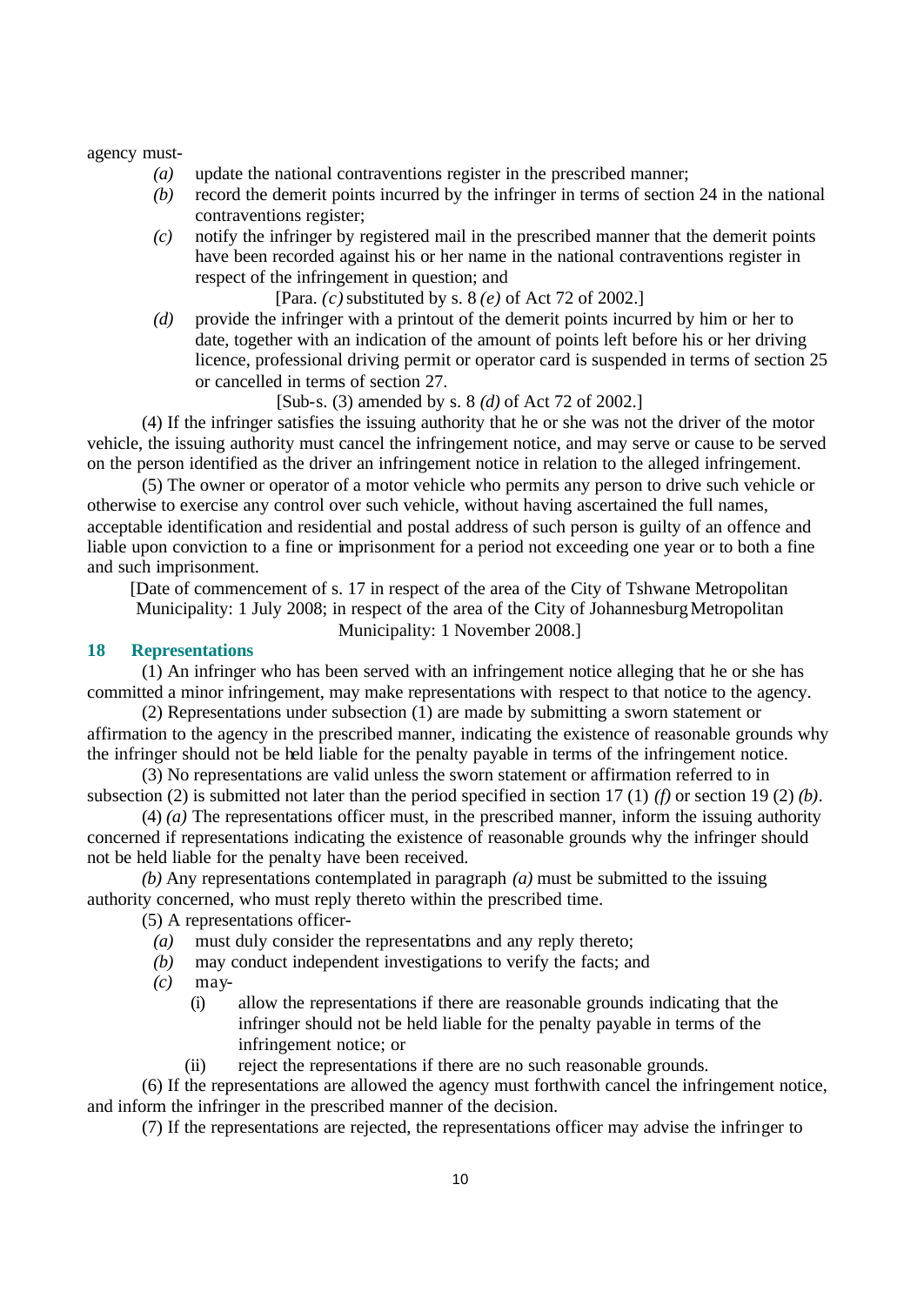elect in the prescribed manner to be tried in court, and must serve or cause to be served on the infringer a prescribed written notification informing him or her-

- *(a)* of the reasons for the decision, and provide the issuing authority concerned with a copy thereof;
- *(b)* if the infringer does not elect to be tried in court-
	- (i) that the penalty, the prescribed representations fee and the prescribed fee of the courtesy letter, if any, are payable to the agency or that the arrangements are made with the agency in the prescribed manner to pay in instalments, not later than 32 days after the date of service of the notification; and
	- (ii) that a failure to pay the penalty and fees or to make arrangements to pay in instalments will result in an enforcement order being served on the infringer and that the infringer will become liable to pay the penalty and fees and the prescribed fee of the enforcement order; and

[Para. *(b)* substituted by s. 9 *(a)* of Act 72 of 2002.]

*(c)* if the infringer elects to be tried in court, which may only be done on the advice of the representations officer, that the provisions of section 22 apply.

[Para. *(c)* substituted by s. 9 *(a)* of Act 72 of 2002.]

(8) If an infringer pays the penalty and fee as contemplated in subsection 7 *(b)* (i), or makes arrangements to pay in instalments, the agency must-

- *(a)* update the national contraventions register in the prescribed manner;
- *(b)* record the demerit points incurred by the infringer in the national contraventions register;
- *(c)* notify the infringer by registered mail in the prescribed manner that the demerit points have been recorded against his or her name in the national contraventions register in respect of the infringement in question; and
- *(d)* provide the infringer with a printout of the demerit points incurred to date, together with an indication of the number of points left before his or her driving licence, professional driving permit or operator card is suspended in terms of section 25 or cancelled in terms of section 27.

[Sub-s. (8) amended by s. 9 *(b)* of Act 72 of 2002.]

[Date of commencement of s. 18 in respect of the area of the City of Tshwane Metropolitan Municipality: 1 July 2008; in respect of the area of the City of Johannesburg Metropolitan Municipality: 1 November 2008.]

**19 Courtesy letter**

(1) If an infringer has failed to comply with an infringement notice as contemplated in section 17 (1) *(f)* and the agency has been notified of the failure in terms of section 17 (2), the agency must issue a courtesy letter and serve it on the infringer.

(2) A courtesy letter must-

- *(a)* inform the infringer that he or she has failed to comply with the infringement notice;
- *(b)* give notice that the infringer must, not later than 32 days after the date of service of the courtesy letter-
	- (i) make representations in respect of a minor infringement;
	- (ii) pay the penalty and the prescribed fee of the courtesy letter to the agency; or
	- (iii) notify the agency in the prescribed manner that he or she elects to be tried in court; and

[Para. *(b)* amended by s. 10 of Act 72 of 2002.]

*(c)* state that a failure to comply with the requirements of the courtesy letter within the time permitted, will result in the registrar issuing an enforcement order in terms of section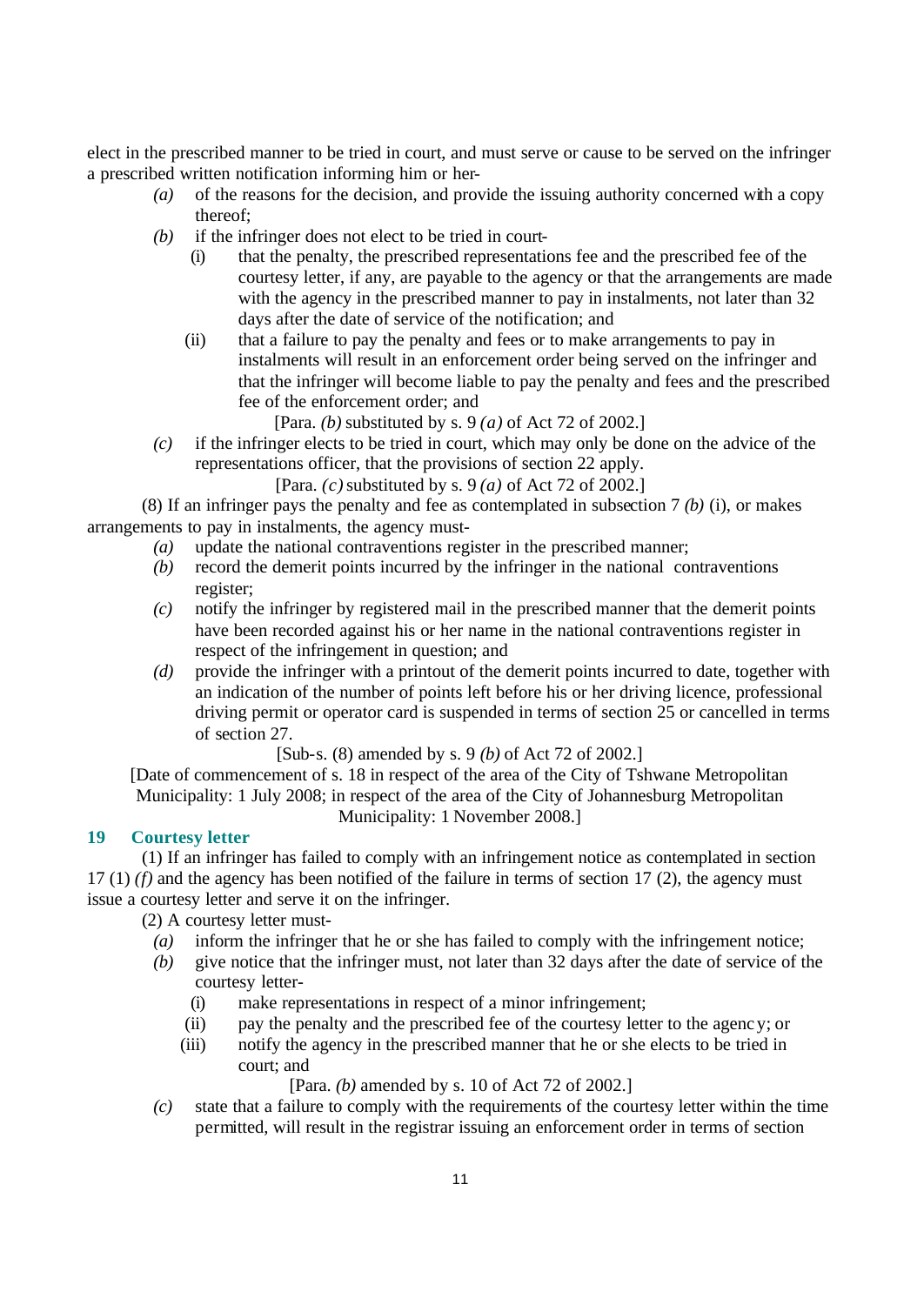20.

(3) If an infringer pays the penalty and fee as contemplated in subsection (2) *(b)*, the agency must-

- *(a)* update the national contraventions register in the prescribed manner;
- *(b)* record the demerit points incurred by the infringer in the national contraventions register;
- *(c)* notify the infringer by registered mail in the prescribed manner that the demerit points have been recorded against his or her name in the national contraventions register in respect of the infringement in question; and
- *(d)* provide the infringer with a printout of the demerit points incurred by him or her to date, together with an indication of the number of points left before his or her driving licence, professional driving permit or operator card is suspended in terms of section 25 or cancelled in terms of section 27.

[Date of commencement of s. 19 in respect of the area of the City of Tshwane Metropolitan Municipality: 1 July 2008; in respect of the area of the City of Johannesburg Metropolitan Municipality: 1 November 2008.]

## **19A Options**

Where an infringer exercises one of the options envisaged in sections 17 (1) *(f)*, 18 (7) *(b)* or 19 (2) *(b)* within 32 days, which options-

- *(a)* include the option to pay fines and monies, if any, or to make arrangement to pay in instalments, the matter must be concluded without considering the other options; and
- *(b)* in any other case, including the option to be heard in court, this option must be ignored in order to conclude the matter out of court, corresponding to the administrative process envisaged in this Act.

```
[S. 19A inserted by s. 11 of Act 72 of 2002.]
```
# **19B Payments**

(1) If an infringer makes an insufficient payment to the agency in terms of this Act in respect of a fine or the cheque used for payment is dishonoured, a notice as prescribed must be served on the infringer, informing him or her-

- *(a)* that the full amount owed, including the prescribed fee for the notice, must be paid within 32 days of service of the notice; and
- *(b)* that failure to comply with the notice contemplated in paragraph *(a)* will lead to a warrant being issued against him or her in terms of section 21.

(2) If an infringer who has made arrangements to pay a fine or monies, if any, in instalments, fails to pay the instalments or makes an insufficient payment on an instalment or the cheque used for payment of that instalment is dishonoured, a notice as prescribed must be served on the infringer, informing him or her-

- *(a)* that the outstanding balance of the instalment, including the fee for the notice, must be paid within seven days of service of the notice or that arrangements must be made within that time for the payment thereof; and
- *(b)* that any payment referred to in paragraph *(a)* must be made as arranged and that subsequent instalments must be paid as originally arranged; and
- *(c)* that failure to comply with the notice will lead to a warrant in respect of the full amount owed being issued against him or her in terms of section 21.

[S. 19B inserted by s. 11 of Act 72 of 2002.]

## **20 Enforcement order**

(1) If an infringer fails to comply with the requirements of a notification contemplated in section 18 (7) or a courtesy letter contemplated in section 19 (2) *(b)* or has failed to appear in court as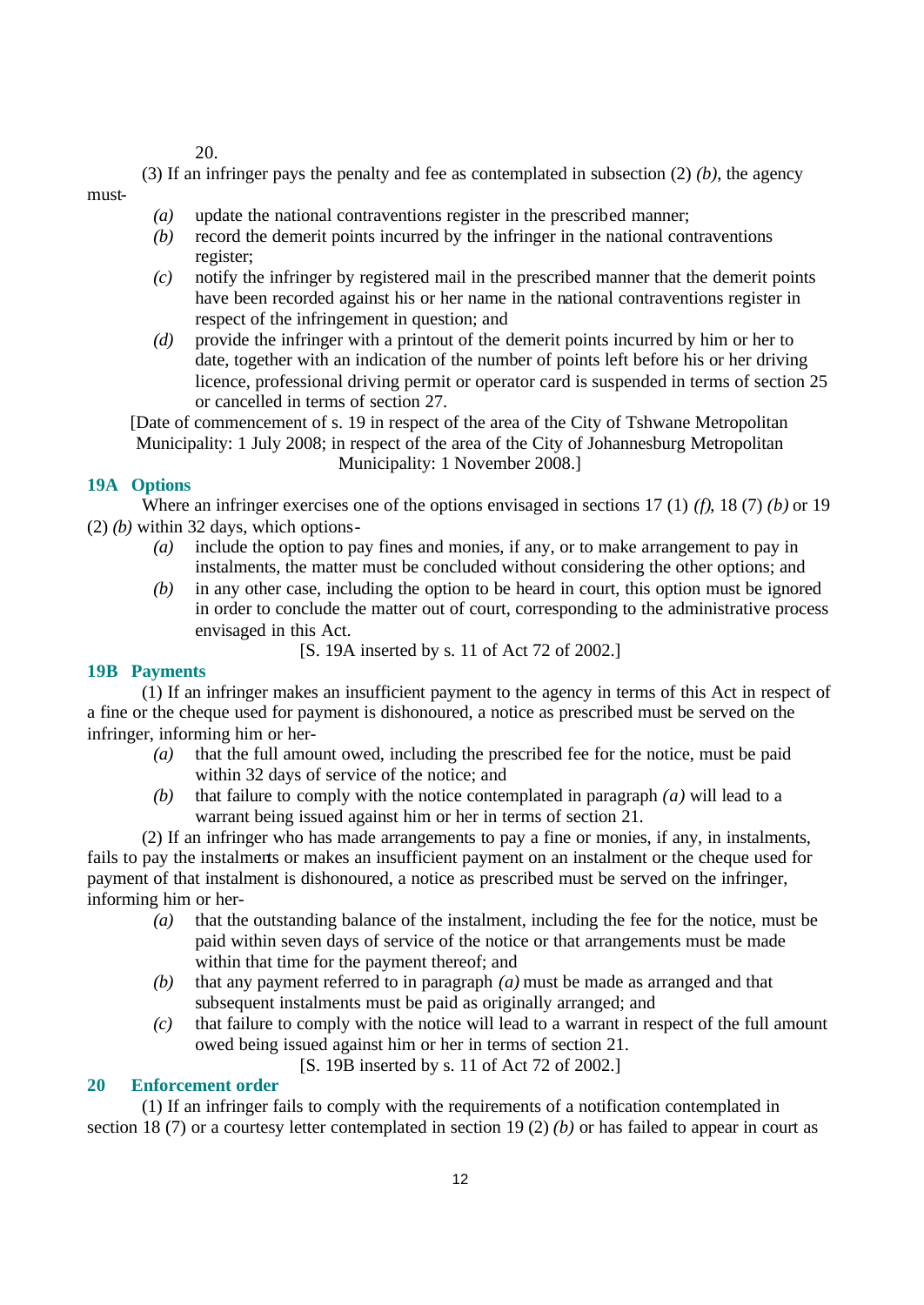contemplated in section 22 (3) *(a)*, as the case may be, the registrar must, subject to subsection (2)-

- *(a)* issue an enforcement order, serve it on the infringer and update the national contraventions register accordingly;
- *(b)* record the demerit points incurred by the infringer in the national contraventions register;
- *(c)* notify the infringer by registered mail in the prescribed manner that the demerit points have been recorded against his or her name in the national contraventions register in respect of the infringement in question; and
- *(d)* provide the infringer with a printout of the demerit points incurred by him or her to date, together with an indication of the number of points left before his or her driving licence, professional driving permit or operator card is suspended in terms of section 25 or cancelled in terms of section 27.

[Sub-s. (1) amended by s. 12 *(a)* of Act 72 of 2002.]

(2) No enforcement order is issued, unless the registrar is satisfied that-

*(a)* a notification contemplated in section 18 (7) or courtesy letter, as the case may be, has been served on the infringer in question;

[Para. *(a)* substituted by s. 12 *(b)* of Act 72 of 2002.]

*(b)* a period of at least 32 days has passed since the date of service of the said notification or courtesy letter, as the case may be;

[Para. *(b)* substituted by s. 12 *(b)* of Act 72 of 2002.]

- *(c)* the applicable penalty and fees have not been paid;
- *(d)* there are no pending representations in the case of a minor infringement;
- *(e)* the infringer has not elected to be tried in court, or has elected to be tried in court and has failed to appear; and
- *(f)* the infringer was at the time of the alleged infringement either the owner or operator of the motor vehicle or the driver of it.

(3) An enforcement order must-

*(a)* state that the infringer on whom it is served may, not later than 32 days after the date of service of the order, pay the penalty, representations fee and the fees of the courtesy letter, if any, and the prescribed fee of the enforcement order to the agency at the specified place and in the specified manner, and that the prescribed demerit points will be recorded in the national contraventions register; and

[Para. *(a)* substituted by s. 12 *(c)* of Act 72 of 2002.]

*(b)* state that a failure to comply with the requirements of the enforcement order within the period contemplated in paragraph *(a)* will result in a warrant being issued to recover the applicable penalty and fees.

(4) If an infringer pays the penalty and fees as contemplated in subsection (3) *(a)*, the agency must record compliance with the enforcement order and update the national contraventions register in the prescribed manner.

(5) Subject to subsection (6), no-

- *(a)* driving licence;
- *(b)* professional driving permit; or
- *(c)* licence disc,

may be issued to an infringer or in respect of a motor vehicle registered in the name of an infringer, if an enforcement order has been issued in respect of such infringer, until such enforceme nt order has been complied with or has been revoked.

(6) The provisions of subsection (5) do not apply in respect of an infringer who provides proof in the prescribed manner that he or she has in the meantime paid the penalty and fees specified in the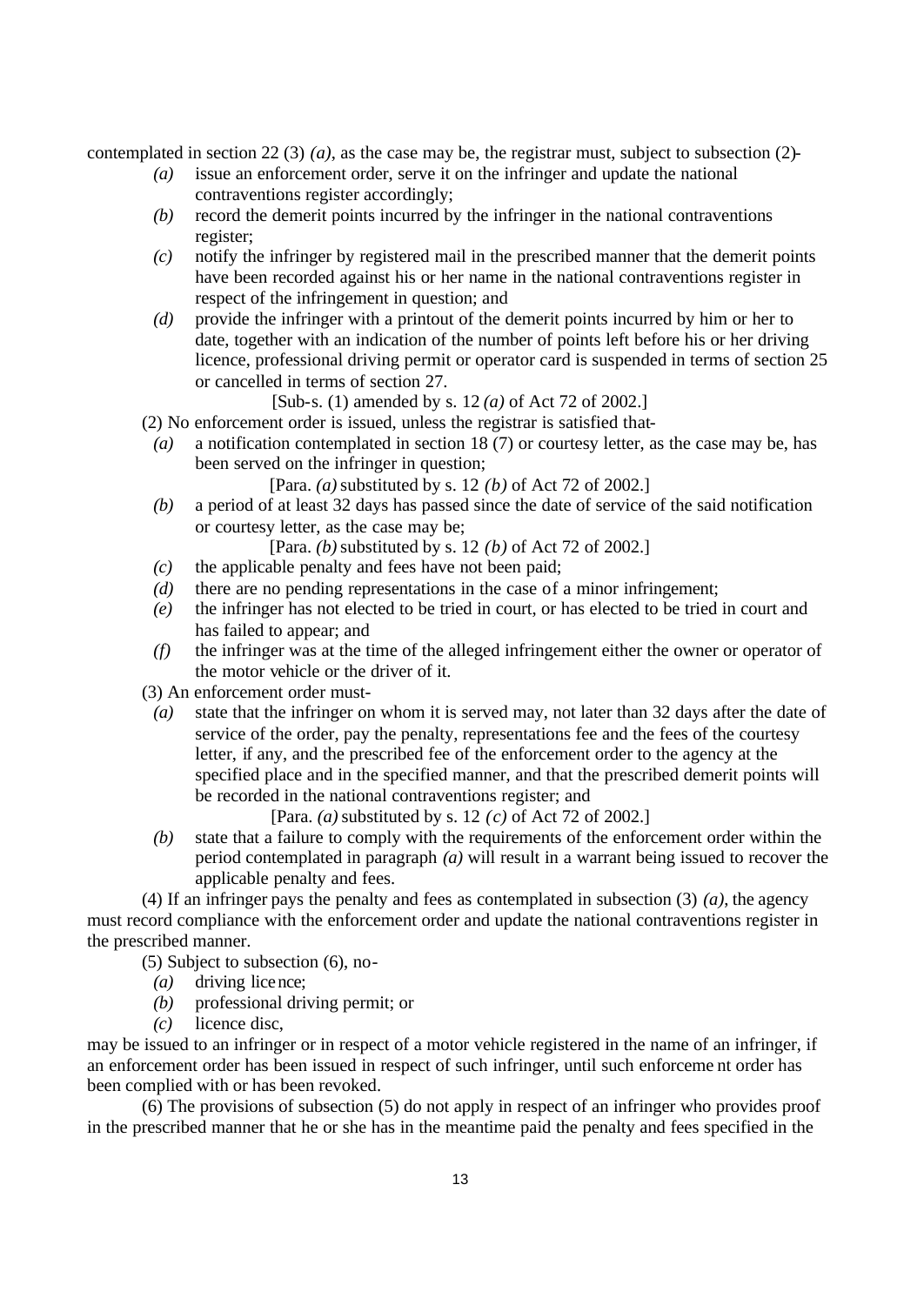enforcement order.

(7) An infringer on whom an enforcement order has been served may comply with it by paying the applicable penalty and fees to the local registering authority or driving licence testing centre.

[Sub-s. (7) substituted by s. 12 *(d)* of Act 72 of 2002.]

(8) A local registering authority or driving licence testing centre must update the national contraventions register and notify the agency in the prescribed manner if it has received any payment contemplated in subsection (7) and must pay over such payment to the agency after deduction of the prescribed collection fee, within the prescribed period after which the agency may charge interest at the prescribed rate.

[Sub-s. (8) substituted by s. 12 *(d)* of Act 72 of 2002.]

(9) An enforcement order must be revoked by the registrar if-

- *(a)* the infringer applies to the agency in the prescribed manner and submits reasons to the satisfaction of the registrar why an enforcement order must be revoked; or
- *(b)* the issuing authority applies in the prescribed manner for a revocation of the enforcement order,

 and the infringer or the issuing authority, as the case may be, who applied for the revocation of an enforcement order, must be informed in the prescribed manner of the result of such an application. [Sub-s. (9) amended by s. 12 *(e)* of Act 72 of 2002.]

(10) If an enforcement order is revoked, its consequences must be cancelled and if it involves the cancellation of a disqualification to drive or use a motor vehicle-

- *(a)* the national contraventions register must be updated; and
- *(b)* the infringer must be informed about it in the prescribed manner and his or her driving licence, professional driving permit or operator's card must be returned or the endorsement of a driving licence that is contained in an identity document must be cancelled, unless he or she has been disqualified otherwise.

[Sub-s. (10) added by s. 12 *(f)* of Act 72 of 2002.]

[Date of commencement of s. 20 in respect of the area of the City of Tshwane Metropolitan Municipality: 1 July 2008; in respect of the area of the City of Johannesburg Metropolitan

Municipality: 1 November 2008.]

# **21 Warrant**

(1) If an infringer on whom a notice contemplated in section 19B (1) or (2) or an enforcement order is served does not comply with the requirements of the notice contemplated in section 19B (1) *(a)* or 2 *(a)* or the provisions of the order contemplated in section 20 (3) *(a)*, the registrar may, on the prescribed conditions, issue a warrant against the infringer, which is valid until such time it is served by the sheriff or is cancelled by the registrar-

- *(a)* to seize and sell movable property to defray the penalty and fees due;
	- [Para. *(a)* substituted by s. 13 *(b)* of Act 72 of 2002.]
- *(b)* to seize the driving licence or professional driving permit of the infringer;
- *(c)* to deface the licence disc of a motor vehicle of which the infringer is the owner by removing the licence disc;
- *(d)* to seize or deface the operator card of a motor vehicle of which the infringer is the registered operator;
- *(e)* to immobilise the motor vehicle of which the infringer is the owner or registered operator,

and the registrar must update the national contraventions register accordingly.

[Sub-s. (1) amended by s. 13 *(a)* of Act 72 of 2002.]

(2) The registrar may, upon issuance of a warrant in terms of subsection (1), report the infringer to a credit bureau.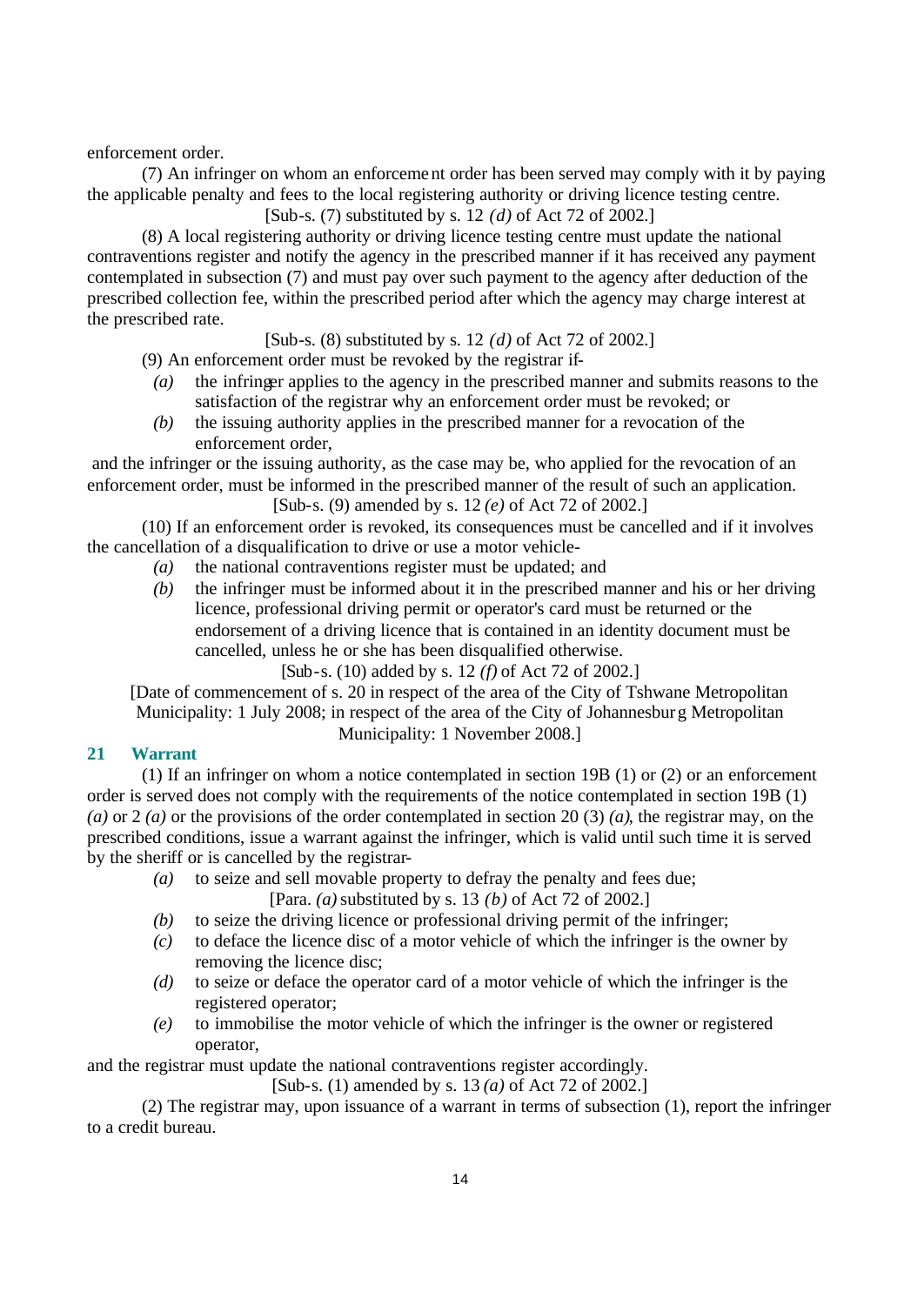(3) A warrant that has been issued under this section is regarded as process of execution for the purposes of Chapter IX of the Magistrates' Courts Act, 1944 (Act 32 of 1944), which applies with the necessary changes, and in such application a reference to-

- *(a)* the judgment creditor or execution creditor, must be read as a reference to the agency; and
- *(b)* the judgment debtor or execution debtor, must be read as a reference to the infringer. [Sub-s. (3) substituted by s. 2 of Act 22 of 1999.]

(4) Subject to the Rules of Court as defined in section 1 of the Magistrates' Courts Act, 1944, a warrant that has been issued under this section must be executed as prescribed.

 $[Sub-s. (4)$  substituted by s. 2 of Act 22 of 1999.

(5) If a warrant has been executed, the registrar must record the payment of the penalty and fees from the proceeds of the execution in the national contraventions register.

(6) An infringer may, at any time prior to the execution of a warrant, comply with an enforcement order through the payment of the penalty and fees, including the prescribed cost of the warrant, and in the case of such compliance the warrant may not be executed.

[Date of commencement of s. 21 in respect of the area of the City of Tshwane Metropolitan

Municipality: 1 July 2008; in respect of the area of the City of Johannesburg Metropolitan Municipality: 1 November 2008.]

# **22 Trial**

 $(1)$  If-

*(a)* an infringer elects to be tried in court-

- (i) under section 17 (1)  $(f)(iv)$ , the issuing authority must cancel the infringement notice; or
- (ii) under section 18 (7) *(c)* or 19 (2) *(b)* (iii), the agency must inform the issuing authority, who must cancel the infringement notice; or

[Sub-para. (ii) substituted by s. 14 *(a)* of Act 72 of 2002.]

*(b)* the execution of a warrant in terms of section 21 (1) produces no movable property to seize and sell or the infringer otherwise fails to comply with the enforcement order after execution of the warrant, the agency must inform the issuing authority, who must cancel the infringement notice, and the issuing authority must prepare a summons in terms of the Criminal Procedure Act, 1977 (Act 51 of 1977).

[Para. *(b)* substituted by s. 14 *(b)* of Act 72 of 2002.]

(2) Once a summons has been prepared in terms of this section, the Criminal Procedure Act, 1977, applies, and-

- *(a)* the prosecutor must notify the issuing authority in writing in the prescribed manner of his or her reasons if he or she declines to prosecute;
- *(b)* the clerk of the court must notify the issuing authority or the agency of the outcome of the case, so that the national contraventions register may be updated; and
- *(c)* no admission of guilt may be endorsed on a summons or may be accepted. [Sub-s. (2) substituted by s. 14 *(c)* of Act 72 of 2002.]

(3) If an infringer has been summoned to appear at criminal proceedings-

- *(a)* in terms of subsection (1) *(a)*, and fails to appear or attend, the court must not, despite the provisions of section 55 of the Criminal Procedure Act, 1977, issue a warrant for his or her arrest, but the clerk of the court must notify the issuing authority, which must inform the agency, and the registrar must proceed to issue an enforcement order contemplated in section 20 (1); and
- *(b)* in terms of subsection (1) *(b)*, the case must be handled in terms of the Criminal Procedure Act, 1977.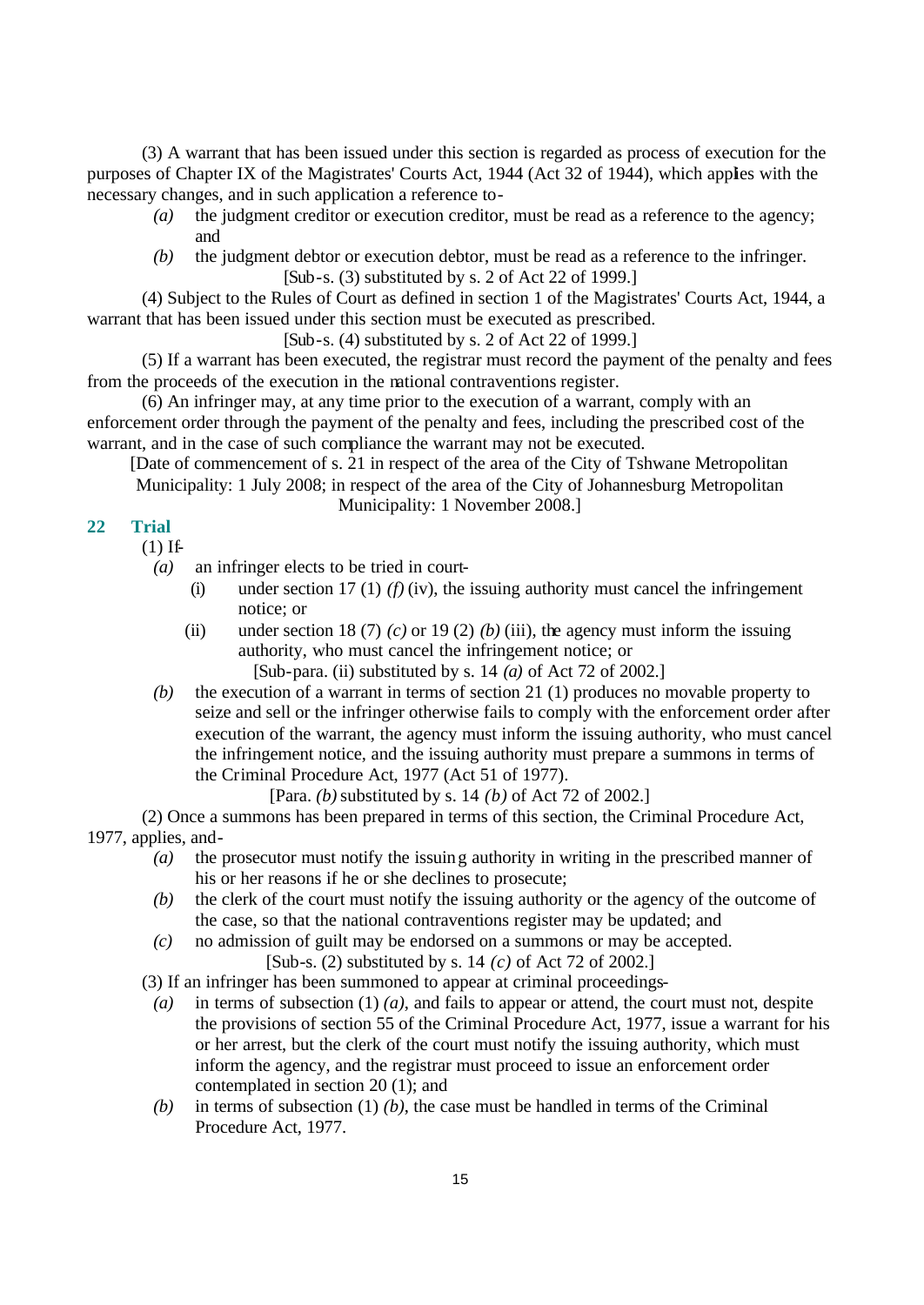## [Sub-s. (3) substituted by s. 14 *(d)* of Act 72 of 2002.]

(4) Despite any other law, an infringer who has been dealt with by means of administrative procedures in terms of this Chapter, does not incur previous convictions and may not be prosecuted again on the same facts.

## [Sub-s. (4) substituted by s. 14 *(e)* of Act 72 of 2002.]

[Date of commencement of s. 22 in respect of the area of the City of Tshwane Metropolitan Municipality: 1 July 2008; in respect of the area of the City of Johannesburg Metropolitan Municipality: 1 November 2008.]

#### **23 Simultaneous commission of offence and infringement**

If a person is alleged to have committed an offence and an infringement arising out of the same set of facts, such person must, despite the provisions of this Act, be dealt with in terms of the Criminal Procedure Act, 1977 (Act 51 of 1977).

[Date of commencement of s. 23 in respect of the area of the City of Tshwane Metropolitan Municipality: 1 July 2008; in respect of the area of the City of Johannesburg Metropolitan

Municipality: 1 November 2008.]

# **CHAPTER IV**

# **POINTS DEMERIT SYSTEM (ss 24-29)**

## **24 Points demerit system**

(1) Any person who has committed an offence or an infringement, incurs the number of demerit points prescribed under section 29 *(c)* in accordance with subsections (2) and (3).

(2) Subject to subsection (4), demerit points are incurred on the date on which the penalty and fee, if any, imposed for the infringement are paid, including when partial or dishonoured payments, or arrangements to pay in instalments, are made, an enforcement order is issued or the infringer is convicted of the offence, as the case may be.

[Sub-s. (2) substituted by s. 15 *(a)* of Act 72 of 2002.]

(3) *(a)* If a person has committed two or more infringements or is convicted by a court of two or more offences arising out of the same circumstances, demerit points are recorded, subject to paragraph *(b)*, only in relation to one such infringement or offence, being, in any case where the same number of demerit points does not apply to all those infringements or offences, the infringement or offence to which the greatest number of demerit points applies.

*(b)* The demerit points in respect of offences or infringements by operators and drivers are recorded separately even if they arise out of the same circumstances.

(4) If a person appeals against a conviction by the court for an offence no demerit points are recorded unless the appeal is rejected or abandoned in which case demerit points are incurred in the prescribed manner.

(4A) For the purpose of recording the demerit points as contemplated in subsections (3) and (4), the clerk of the court must notify the agency of the result of each prosecution and appeal.

# [Sub-s. (4A) inserted by s. 15 *(b)* of Act 72 of 2002.]

(5) A printout from the national contraventions register which is verified by the agency is on the face of it evidence of the demerit points incurred by a person, but nothing prevents a person from approaching the court on appeal or review in connection with the demerit points recorded against that person in the said register.

[Date of commencement of s. 24 in respect of the area of the City of Tshwane Metropolitan Municipality: 1 July 2008; in respect of the area of the City of Johannesburg Metropolitan Municipality: 1 November 2008.]

#### **25 Prohibition on driving or operating motor vehicle**

(1) If a person incurs demerit points which, when added to the points previously recorded against that person in the national contraventions register and reduced as contemplated in section 28,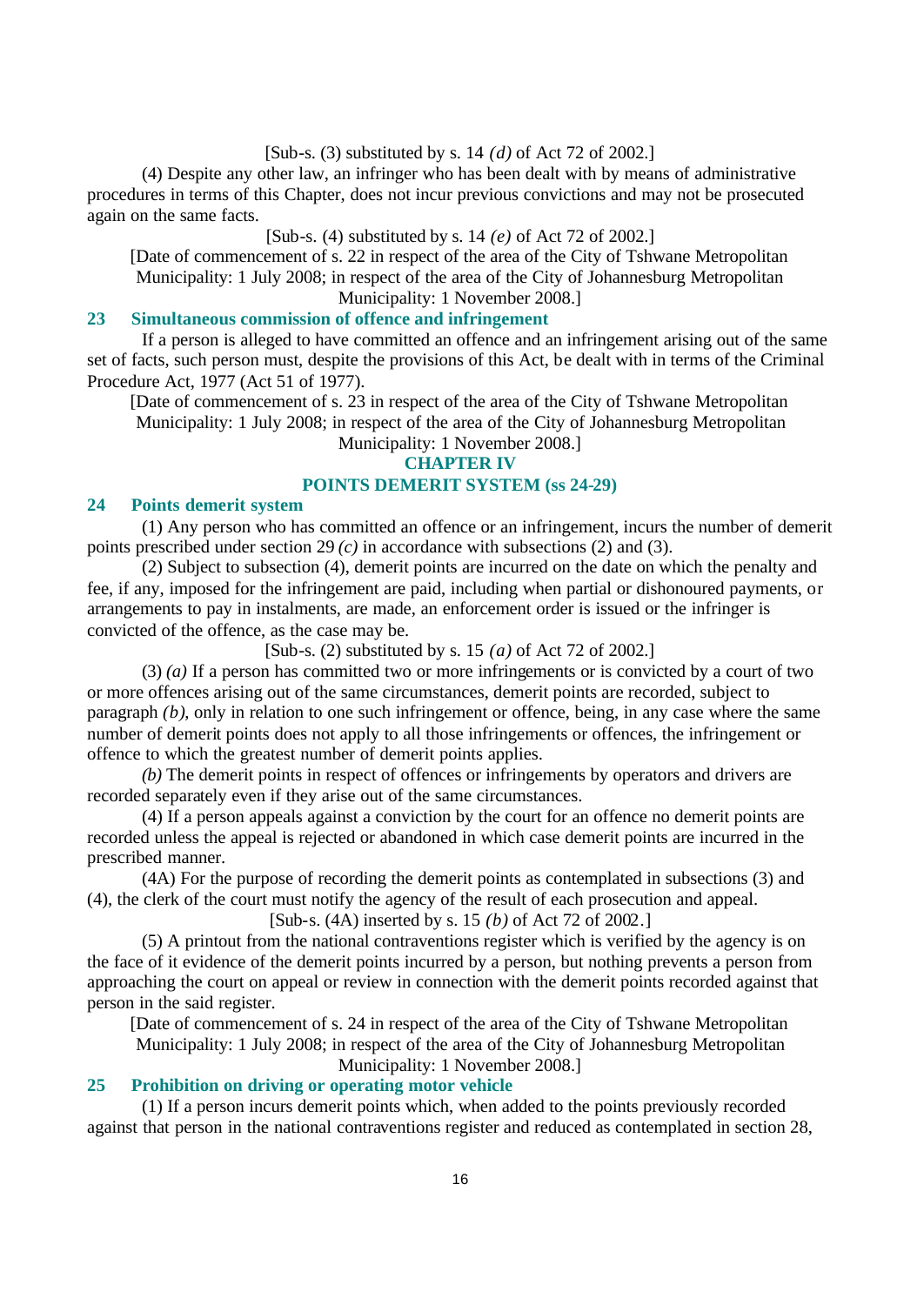exceed the total contemplated in section 29 *(d)*, that person is disqualified with effect from 32 days after such excess points have been incurred, from driving or operating a motor vehicle.

[Sub-s. (1) substituted by s. 16 *(a)* of Act 72 of 2002.]

(2) *(a)* The disqualification period equals in months the number of points by which the total referred to in section 29 *(d)* is exceeded, multiplied by three or such number as may be prescribed by the Minister.

*(b)* The Minister may prescribe different numbers under paragraph *(a)* in respect of a driver and an operator of a motor vehicle.

(3) A person who is disqualified in terms of this section-

*(a)* must immediately hand in any driving licence card or professional driving permit in the prescribed manner to the issuing authority contemplated in section 26 (2) for retention by such issuing authority during the disqualification period, produce any driving licence contained in an identity document to such issuing authority for endorsement as suspended or must remove the prescribed operator card and deal therewith in the prescribed manner; and

[Para. *(a)* substituted by s. 16 *(b)* of Act 72 of 2002.]

*(b)* may not apply for a driving licence, professional driving permit or operator card during the disqualification period.

(4) Any person who fails to comply with the provisions of subsection 3 *(a)* or who drives or operates a motor vehicle during his or her disqualification period is guilty of an offence and liable on conviction to a fine or imprisonment for a period not exceeding one year or to both a fine and such imprisonment.

[Sub-s. (4) substituted by s. 16 *(c)* of Act 72 of 2002.]

(5) Upon expiry of his or her disqualification period, a person referred to in subsection (3) may apply in the prescribed manner to the issuing authority to return his or her driving licence card or professional driving permit or to reissue an operator card.

[Sub-s. (5) substituted by s. 16 *(c)* of Act 72 of 2002.]

[Date of commencement of s. 25 in respect of the area of the City of Tshwane Metropolitan Municipality: 1 July 2008; in respect of the area of the City of Johannesburg Metropolitan Municipality: 1 November 2008.]

# **26 Notification**

(1) A notice, as prescribed, must forthwith be sent by registered mail to a person who has incurred more than the number of demerit points referred to in section 29 *(d)*, which notice must-

- *(a)* inform that person of the number of demerit points incurred by him or her and of the offences or infringements for which those points have been incurred;
- *(b)* inform that person that he or she may not drive or operate any motor vehicle during the disqualification period, and specify the length and expiry date of that period; and

*(c)* inform that person of the contents of section 25 (3) and (4) or 27, as the case may be.

(2) A notice referred to in subsection (1) must be sent by the agency, who must notify the

issuing authority within whose area of jurisdiction the person in question is resident. [Sub-s.  $(2)$  substituted by s. 17 of Act 72 of 2002.]

[Date of commencement of s. 26 in respect of the area of the City of Tshwane Metropolitan Municipality: 1 July 2008; in respect of the area of the City of Johannesburg Metropolitan Municipality: 1 November 2008.]

# **27 Cancellation of driving licence, professional driving permit and operator card**

(1) *(a)* A person who incurs demerit points resulting in a disqualification in terms of section 25 to drive or operate a motor vehicle for a third time, must immediately hand in his or her driving licence card, professional driving permit or operator card in the prescribed manner to the issuing authority or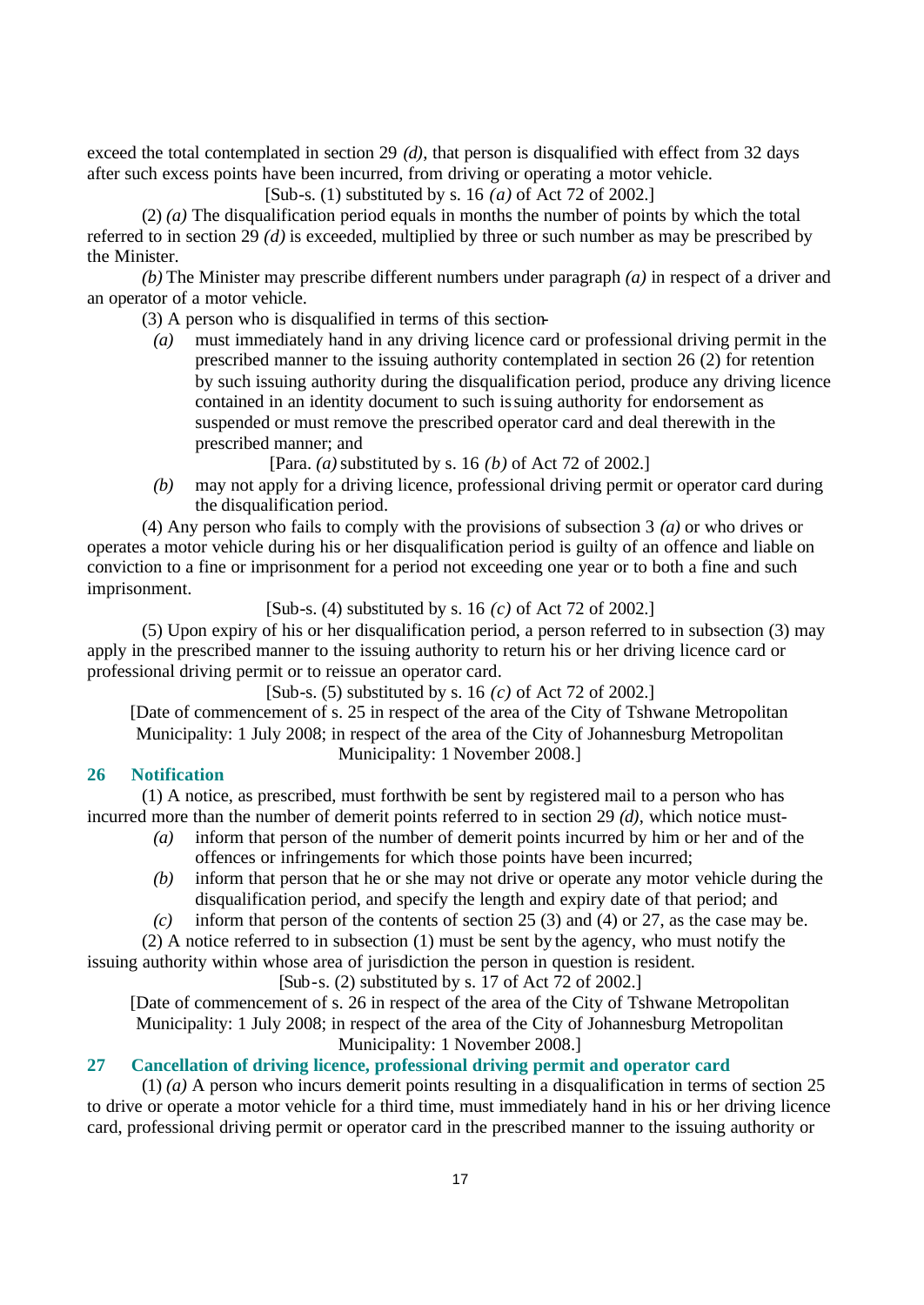must submit any driving licence contained in his or her identity document to such issuing authority.

*(b)* A person who fails to comply with the provisions of paragraph *(a)* is guilty of an offence and liable on conviction to a fine or imprisonment for a period not exceeding one year or to both a fine and such imprisonment.

[Sub-s. (1) substituted by s. 18 of Act 72 of 2002.]

(2) An issuing authority must, upon receipt of a driving licence card, professional driving permit or operator card, as the case may be, take the necessary steps to destroy such licence, permit or card, and must submit any driving licence contained in an identity document to be endorsed as cancelled.

[Sub-s. (2) substituted by s. 18 of Act 72 of 2002.]

(3) Upon expiry of his or her disqualification period, a person contemplated in subsection (1) may reapply for and be issued with a driving licence, professional driving permit or operator card in terms of the applicable road traffic laws.

[Date of commencement of s. 27 in respect of the area of the City of Tshwane Metropolitan Municipality: 1 July 2008; in respect of the area of the City of Johannesburg Metropolitan Municipality: 1 November 2008.]

## **28 Reduction of demerit points**

If demerit points have been incurred by any person, the agency must reduce the total number of points recorded in the national contraventions register against that person with one point for every three months, or such other number of points or period as may be prescribed, except for the time that the court has found that the process has been deliberately delayed by that person to obtain a reduction in points.

#### [S. 28 substituted by s. 19 of Act 72 of 2002.]

[Date of commencement of s. 28 in respect of the area of the City of Tshwane Metropolitan Municipality: 1 July 2008; in respect of the area of the City of Johannesburg Metropolitan Municipality: 1 November 2008.]

#### **29 Categorisation of offences, infringements and demerit points**

The Minister, acting with the concurrence of the Minister of Justice and the MEC of each province, may for the purpose of this Act-

- *(a)* prescribe offences, and categorise them into minor infringements, major infringements and other offences;
- *(b)* prescribe the penalty, expressed as a single unit or multiple units accorded a monetary value, which must be imposed for each infringement, as contemplated in section 31;
- *(c)* prescribe the demerit points which are incurred for each offence or infringement, as contemplated in section 24; and
- *(d)* prescribe the total number of demerit points which, if exceeded, disqualifies a person from driving or operating any motor vehicle as contemplated in section 25.

[Date of commencement of s. 29 in respect of the area of the City of Tshwane Metropolitan Municipality: 1 July 2008; in respect of the area of the City of Johannesburg Metropolitan

# Municipality: 1 November 2008.]

# **CHAPTER V**

# **GENERAL MATTERS (ss 30-36)**

#### **30 Service of documents**

(1) Any document required to be served on an infringer in terms of this Act, must be served on the infringer personally or sent by registered mail to his or her last known address.

(2) A document which is sent by registered mail in terms of subsection (1), is regarded to have been served on the infringer on the tenth day after the date which is stamped upon the receipt issued by the post office which accepted the document for registration, unless evidence to the contrary is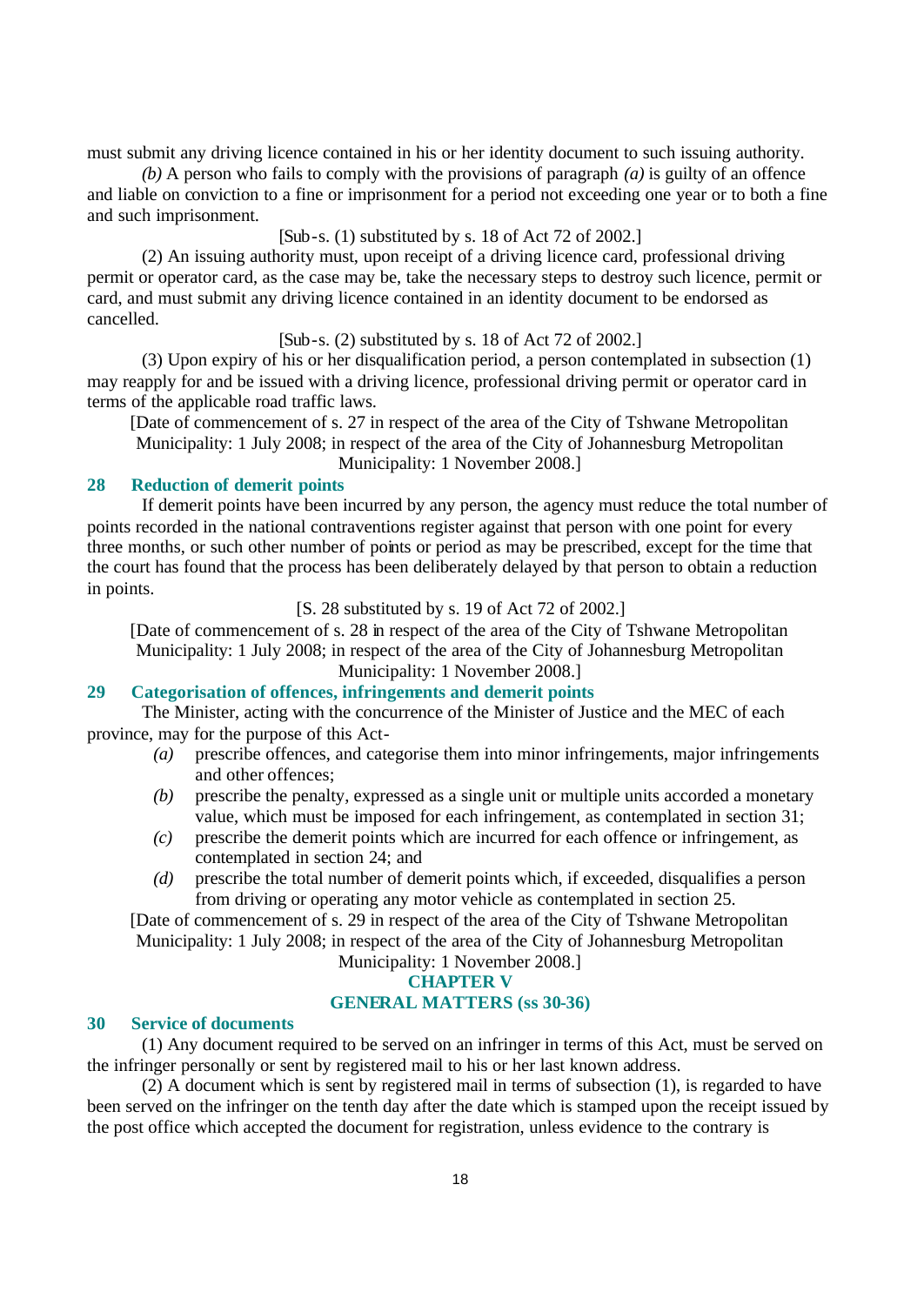adduced, which may be in the form of an affidavit.

[S. 30 substituted by s. 3 of Act 22 of 1999.]

[Date of commencement of s. 30 in respect of the area of the City of Tshwane Metropolitan Municipality: 1 July 2008; in respect of the area of the City of Johannesburg Metropolitan Municipality: 1 November 2008.]

#### **31 Penalties**

(1) The penalty prescribed under section 29 *(b)* for each infringement must, despite any other law, be imposed administratively in terms of Chapter III, subject to the discount contemplated in section 17 (1) *(d)*.

(2) The laws on prescription are not applicable to penalties and fees payable in terms of this Act, and may be collected at any time.

[Sub-s. (2) substituted by s. 20 of Act 72 of 2002.]

[Date of commencement of s. 31 in respect of the area of the City of Tshwane Metropolitan Municipality: 1 July 2008; in respect of the area of the City of Johannesburg Metropolitan Municipality: 1 November 2008.]

## **32 Apportionment of penalties**

(1) Any penalty received by the agency in terms of this Act must be paid over monthly, after deduction of an amount equal to the discount contemplated in section 17 (1) *(d)*, to the issuing authority under whose authority the infringement notice was issued, and if it was not issued under the authority of such authority, to the issuing authority within whose area of jurisdiction the infringement was committed.

(2) Any fine received in respect of any conviction under the national and provincial laws relating to road traffic, must be paid over monthly to the issuing authority under whose authority the infringement notice was issued, and if it was not issued under the authority of such authority, to the issuing authority within whose area of jurisdiction the infringement was committed.

[S. 32 amended by s. 21 of Act 72 of 2002 and substituted by s. 4 of Act 22 of 1999.] [Date of commencement of s. 32 in respect of the area of the City of Tshwane Metropolitan Municipality: 1 July 2008; in respect of the area of the City of Johannesburg Metropolitan

Municipality: 1 November 2008.]

#### **33 Access to information**

(1) Any person may, in the prescribed manner and upon payment of the prescribed fee, ascertain his or her demerit points position from the national contraventions register at the office of any local registering authority or driving licence testing centre.

[Sub-s. (1) substituted by s. 22 of Act 72 of 2002.]

(2) Any person who employs a person for the purposes of driving a motor vehicle may, with the written permission of such employee granted in the prescribed manner, ascertain the demerit points position of such employee in the manner contemplated in subsection (1).

[Date of commencement of s. 33 in respect of the area of the City of Tshwane Metropolitan Municipality: 1 July 2008; in respect of the area of the City of Johannesburg Metropolitan

Municipality: 1 November 2008.]

## **34 Regulations**

The Minister may make regulations, which are not inconsistent with this Act, relating to any matter that may or must be prescribed in terms of this Act, including-

- *(a)* the manner in which any application, notification or submission is to be made, and the record to be kept of such application, notification or submission;
- *(b)* the manner in which any information regarding any offence or infringement is to be recorded in the national contraventions register, and the nature of such information;
- *(c)* the period for which any information or record is to be maintained in the said register;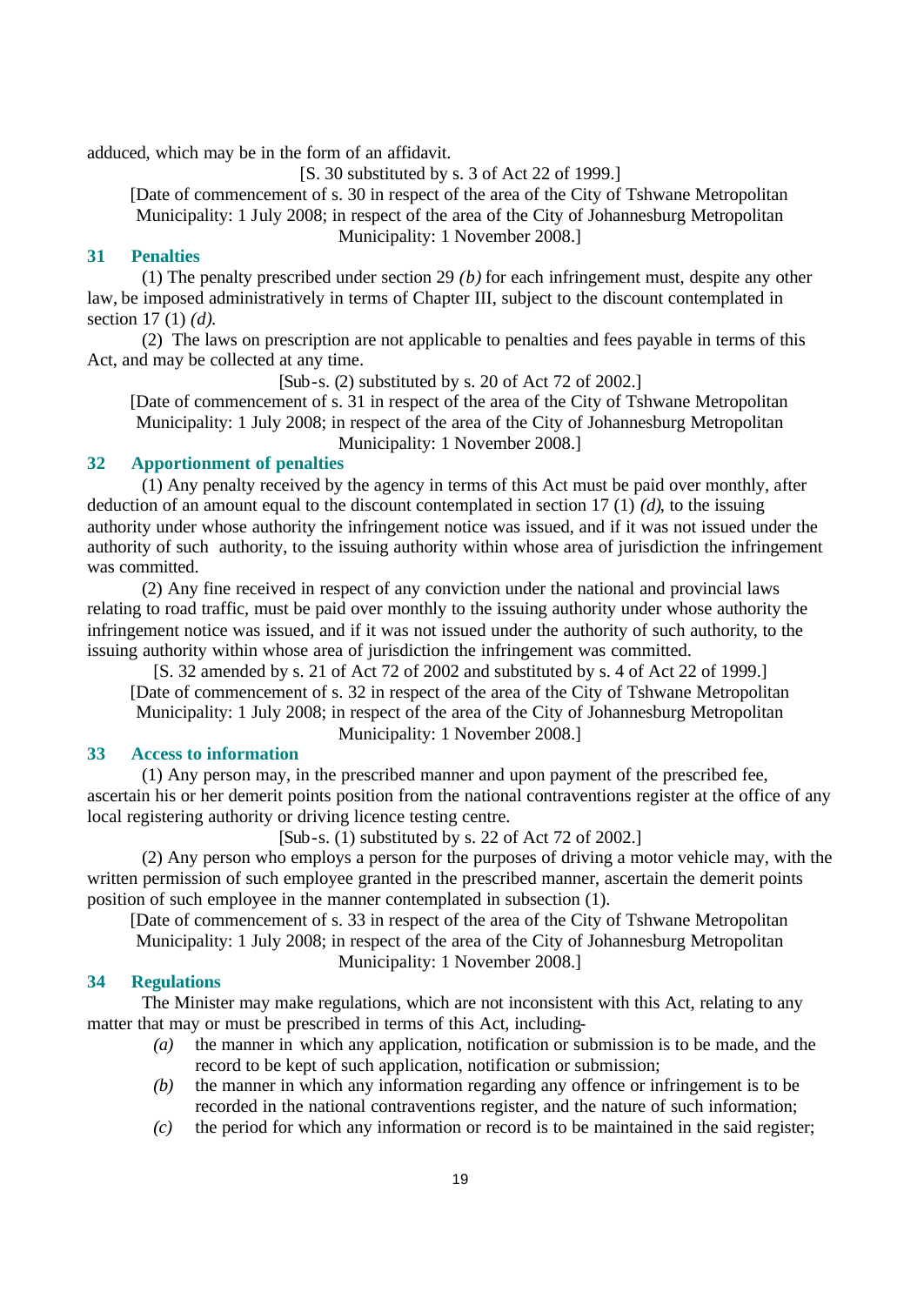- *(d)* the fees which may be charged for any document, order or action required to be issued, made or performed, and the manner in which record is to be kept of any receipt or payment of money;
- *(e)* the manner in which any payment is required to be made;
- *(f)* the manner in which any proof is required to be submitted; and
- *(g)* any other matter that the Minister considers necessary or expedient to prescribe or govern by regulation in order to achieve the objects of this Act.

[Date of commencement of s. 34 in respect of the area of the City of Tshwane Metropolitan Municipality: 1 July 2008; in respect of the area of the City of Johannesburg Metropolitan

Municipality: 1 November 2008.]

#### **35 Transitional provisions**

(1) Any notice issued in terms of section 56 or 341 of the Criminal Procedure Act, 1977 (Act 51 of 1977), before the date of commencement of section 17, may be continued and finalised under that Act, but no such notice may be issued after that date in respect of an offence or infringement.

(2) Chapter IV only applies in respect of offences or infringements committed on or after the date of commencement of that Chapter.

[Date of commencement of s. 35 in respect of the area of the City of Tshwane Metropolitan Municipality: 1 July 2008; in respect of the area of the City of Johannesburg Metropolitan Municipality: 1 November 2008.]

#### **36 Short title and commencement**

(1) This Act is called the Administrative Adjudication of Road Traffic Offences Act, 1998, and comes into operation on a date determined by the President by proclamation in the *Gazette*.

(2) Different dates may be determined under subsection (1) in respect of different provisions of this Act and different areas of the Republic.

[Date of commencement of s. 36: 1 July 2007.]

## **ADMINISTRATIVE ADJUDICATION OF ROAD TRAFFIC OFFENCES AMENDMENT ACT 22 OF 1999**

[ASSENTED TO 14 APRIL 1999] [DATE OF COMMENCEMENT: 1 JULY 2008]

*(English text signed by the President)*

**ACT**

**To amend the Administrative Adjudication of Road Traffic Offences Act, 1998, so as to substitute the definition of 'issuing authority'; to further regulate the execution of warrants; to make further provision for the service of documents; to further regulate the apportionment of penalties; to repeal section 6 of the Finance and Financial Adjustments Acts Consolidation Act, 1977; and to provide for incidental matters.**

**1** Amends section 1 of the Administrative Adjudication of Road Traffic Offences Act 46 of 1998 by substituting the definition of 'issuing authority'.

**2** Amends section 21 of the Administrative Adjudication of Road Traffic Offences Act 46 of 1998 by substituting subsections (3) and (4).

**3 and 4** Substitute respectively sections 30 and 32 of the Administrative Adjudication of Road Traffic Offences Act 46 of 1998.

**5** Repeals section 6 of the Finance and Financial Adjustments Acts Consolidation Act 11 of 1977.

#### **6 Short title and commencement**

This Act is called the Administrative Adjudication of Road Traffic Offences Amendment Act, 1999, and comes into operation on a date fixed by the President by proclamation in the *Gazette*.

# **ADMINISTRATIVE ADJUDICATION OF ROAD TRAFFIC OFFENCES AMENDMENT**

**ACT 24 OF 2000**

[ASSENTED TO 26 JULY 2000] [DATE OF COMMENCEMENT: 2 AUGUST 2000]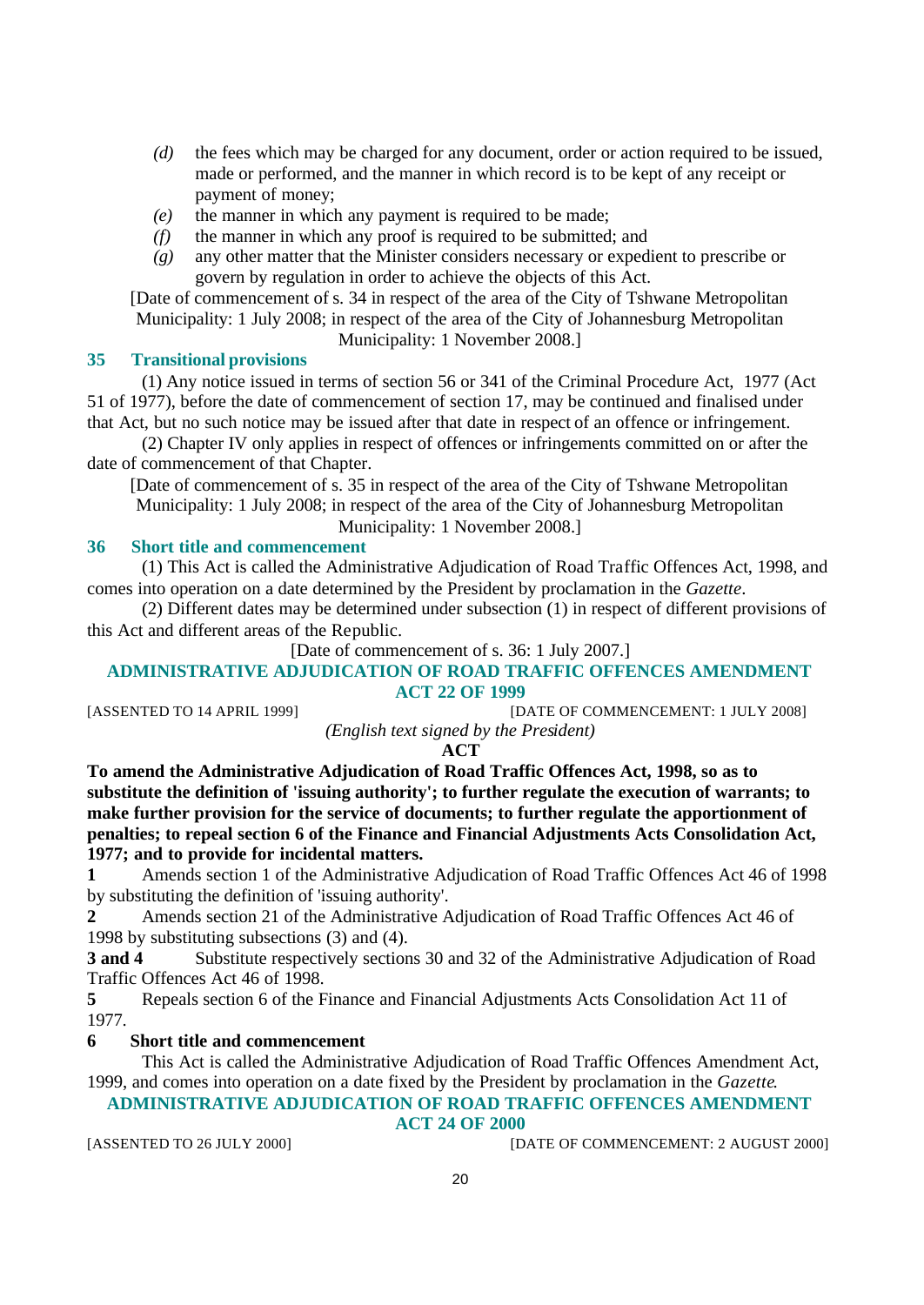#### *(English text signed by the President)*

#### **ACT**

**To amend the Administrative Adjudication of Road Traffic Offences Act, 1998, so as to regulate the appointment of the registrar, deputy registrars and representations officers; to effect textual corrections; and to provide for matters connected therewith.**

**1** Amends section 8 of the Administrative Adjudication of Road Traffic Offences Act 46 of 1998 by substituting subsection (1).

**2** Amends section 9 of the Administrative Adjudication of Road Traffic Offences Act 46 of 1998 by substituting subsection (2).

**3** Amends section 10 of the Administrative Adjudication of Road Traffic Offences Act 46 of 1998 by substituting subsection (2).

## **4 Short title**

This Act is called the Administrative Adjudication of Road Traffic Offences Amendment Act, 2000.

## **ADMINISTRATIVE ADJUDICATION OF ROAD TRAFFIC OFFENCES AMENDMENT ACT 72 OF 2002**

[2ASSENTED TO 12 FEBRUARY 2003] [DATE OF COMMENCEMENT: 20 FEBRUARY 2003] *(English text signed by the President)*

## **ACT**

**To amend the Administrative Adjudication of Road Traffic Offences Act, 1998, so as to regulate the composition of the board; to further regulate the appointment of sheriffs; to prescribe an extended period for payment of infringement fines and matters related thereto; and to effect textual corrections; and to provide for matters connected therewith.**

**1** Amends section 1 of the Administrative Adjudication of Road Traffic Offences Act 46 of 1998, as follows: paragraph *(a)* inserts paragraph *(d*A*)* in the definition of 'acceptable identification'; and paragraph *(b)* inserts the definition of 'representations officer'.

**2** Amends section 2 of the Administrative Adjudication of Road Traffic Offences Act 46 of 1998, as follows: paragraph *(a)* substitutes paragraph *(a)*; and paragraph *(b)* substitutes paragraph *(f)*.

**3** Amends section 5 of the Administrative Adjudication of Road Traffic Offences Act 46 of 1998 by substituting subsection (2).

**4** Amends section 6 of the Administrative Adjudication of Road Traffic Offences Act 46 of 1998, as follows: paragraph *(a)* substitutes subsection (1); and paragraph *(b)* substitutes subsection (2).

**5** Amends section 9 of the Administrative Adjudication of Road Traffic Offences Act 46 of 1998 by substituting subsection (1).

**6** Substitutes section 12 of the Administrative Adjudication of Road Traffic Offences Act 46 of 1998.

**7** Amends section 13 (1) of the Administrative Adjudication of Road Traffic Offences Act 46 of 1998 by substituting paragraph *(d)*.

**8** Amends section 17 of the Administrative Adjudication of Road Traffic Offences Act 46 of 1998, as follows: paragraph *(a)* substitutes subsection (1) *(d)*; paragraph *(b)* substitutes in subsection (1) *(f)* the words preceding subparagraph (i); paragraph *(c)* substitutes subsection (2); paragraph *(d)* substitutes in subsection (3) the words preceding paragraph *(a)*; and paragraph *(e)* substitutes subsection (3) *(c)*.

**9** Amends section 18 of the Administrative Adjudication of Road Traffic Offences Act 46 of 1998, as follows: paragraph *(a)* substitutes subsection (7) *(b)* and *(c)*; and paragraph *(b)* substitutes in subsection (8) the words preceding paragraph *(a)*.

**10** Amends section 19 (2) *(b)* of the Administrative Adjudication of Road Traffic Offences Act 46 of 1998 by substituting the words preceding subparagraph (i).

**11** Inserts sections 19A and 19B in the Administrative Adjudication of Road Traffic Offences Act